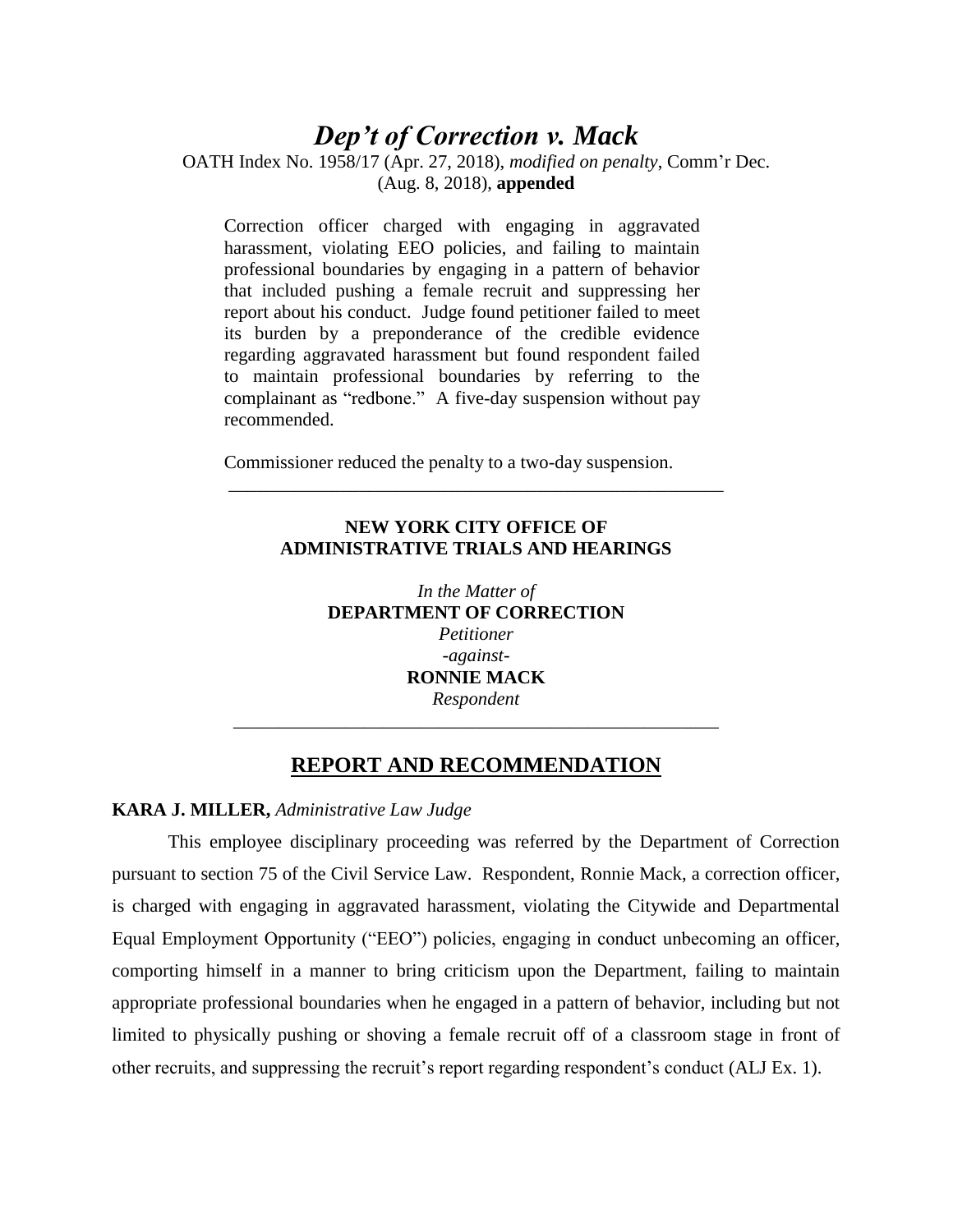Following a two-day trial on the charges, I find that petitioner failed to meet its burden by a preponderance of the credible evidence with respect to respondent engaging in a pattern of aggravated harassment, pushing the complainant off of a stage, and suppressing a report about his alleged conduct. Petitioner did establish, however, that respondent failed to maintain professional boundaries by referring to the complainant as redbone. I recommend that respondent be suspended without pay for five days.

#### **ANALYSIS**

At the time of the charged misconduct, respondent was working as a training officer in the Department's academy. Respondent is charged with harassing complainant, C.C., based on several incidents that occurred while she was a recruit in the academy in 2013. Respondent is further charged with suppressing C.C.'s report complaining about respondent's conduct (ALJ Ex. 1).

In January 2013, C.C. was one of 25 recruits in B Company in the training academy (Pet. Ex. 1: Page 1; Tr. 19, 147, 228). Officer Matthew Romano and respondent were the firearms training officers working with B Company in the Firearms and Tactics Unit ("FTU"). Officer Romano was the assigned A Officer and respondent was the B Officer (Pet. Ex. 1: Page 3; Tr. 148-49, 229). Officer Romano and respondent trained both new recruits and veteran officers taking in-service training for annual handgun requalification (Tr. 146-47).

Firearms training for recruits consists of classroom instruction and firing a weapon on a firearms range. During phase one of firearms training, recruits are taught firearm safety, how to shoot a firearm, and marksmanship (Tr. 20, 144, 226, 240-41). Phase one starts with classroom instruction in which recruits are taught the mechanics of the firearm and how to operate it safely. The remainder of phase one is hands-on training on the range on how to shoot the weapon properly and effectively (Tr. 145-46). Recruits must pass the qualification exam for phase one of the training before they can start phase two, which involves tactics (Tr. 145-46).

 $\overline{a}$ 

<sup>&</sup>lt;sup>1</sup> Due to the nature of the charges, petitioner's request to redact the complainant's name is granted. *See* 48 RCNY § 1-49 (d) (Lexis 2018) (permitting redaction of a witness name to safeguard privacy rights); *Health & Hospitals Corp. (Elmhurst Hospital Ctr.) v. Polepalle*, OATH Index No. 142/13 at 1 n.2 (Nov. 20, 2012) (in disciplinary proceeding involving charges of sexual harassment, names of complainants were not published in order to protect their privacy); *Dep't of Education v. Brust*, OATH Index No. 2280/07 at 2 n.1 (Sept. 29, 2008), *adopted*, Chancellor's Decision (Oct. 22, 2008) (in disciplinary case involving sexual harassment, name of complainant withheld from decision).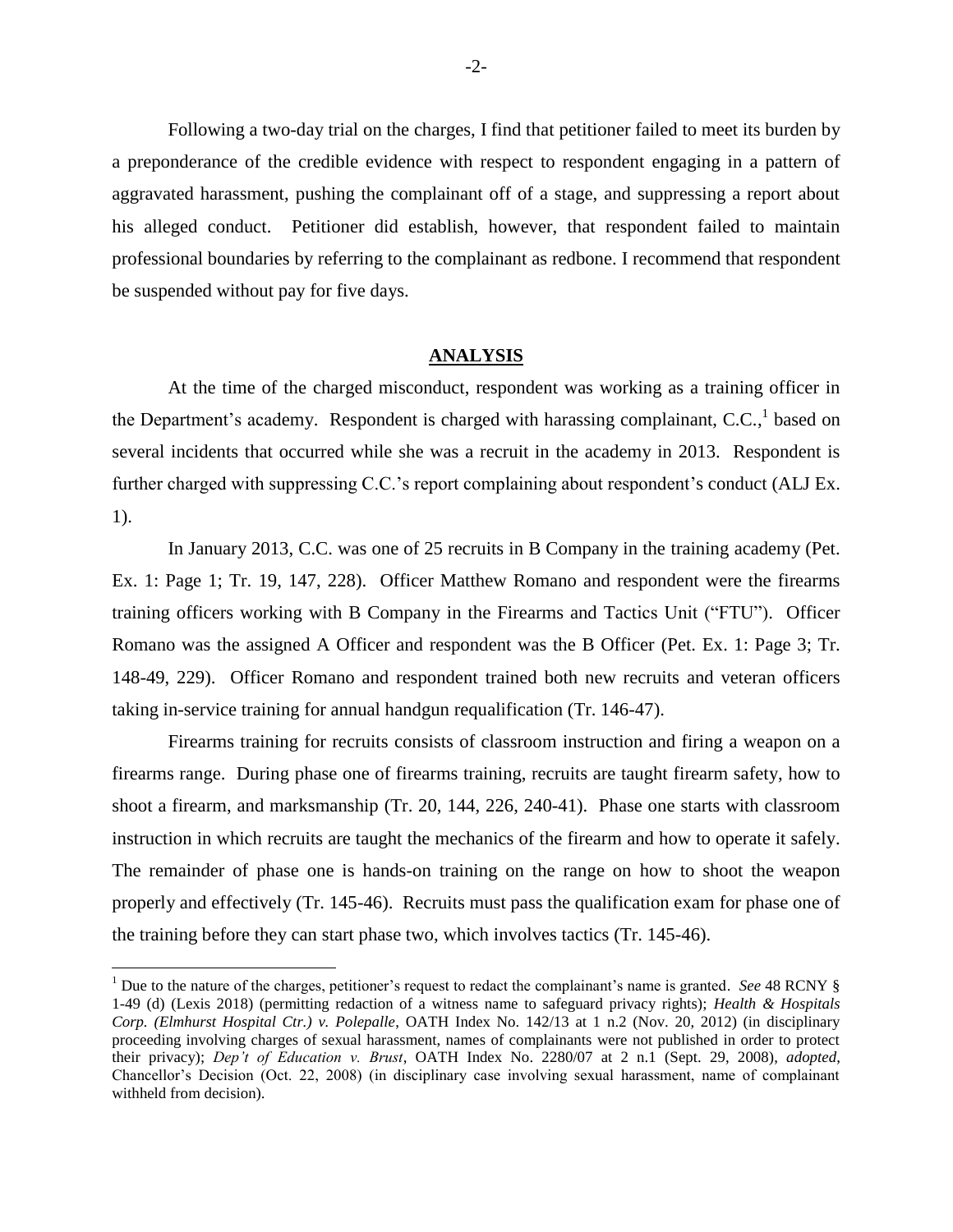The qualification exam requires a recruit to shoot 50 rounds three times for a total of 150 rounds. The recruit must obtain a score of 75 or better two times to pass and qualify (Tr. 144). Officer Romano estimated that less than two percent of the recruits fail phase one of the firearms training (Pet. Ex. 1: Pages 5-6; Tr. 144). Respondent estimated that less than five percent fail (Tr. 226, 241). Recruits who fail must return for remedial training (Pet. Ex. 1: Pages 7-8; Tr. 145).

While on the range, the recruits stand in a line, side-by-side about arm's length apart, for target practice. There are no partitions separating them and each recruit is assigned to a numbered lane (Tr. 86, 159, 202). While they are on the firing line the recruits face the target and the instructors stand behind them walking back and forth to observe and advise (Pet. Ex. 1: Page 3; Tr. 148-49, 158). All of the recruits shoot at the same time (Tr. 29, 87).

In addition to wearing a hat, the recruits wear safety goggles to protect their eyes and earmuffs to muffle the sound (Tr. 149, 200, 230). The earmuffs protect the recruits' ears against the sound of everyone firing a weapon simultaneously. Officer Romano testified that it is "very, very loud" on the range (Tr. 149, 160). Officer Toussaint Boyd similarly testified that because the recruits are wearing earmuffs to muffle the sound, the instructors need to speak to them in a loud voice (Tr. 201).

According to respondent, about 95 percent of the time training officers communicate commands to the recruits using a microphone and speaker from the tower overlooking the range (Tr. 97). The rest of the instruction comes from the instructors on the line. Respondent maintained that it is necessary to yell in order to be heard. Respondent testified that the range is very loud because in addition to the 25 lanes assigned to the Department, the police department uses three other ranges for shooting and another range for bomb detonation. Although Officer Romano estimated that up to 75 people could be shooting, respondent estimated that at certain times there could be up to 200 people shooting on the combined ranges. Both agreed that it is rarely completely quiet (Tr. 149, 158, 230, 258).

C.C. testified about her interactions with respondent during her firearms training in January 2013. On the January 29, 2013, the first day of firearms training on the range, the recruits were on the range learning how to fire a gun (Tr. 21, 116-17). The recruits were taught how to properly holster their weapons after firing them. C.C. testified that if a firearm was not properly holstered, the instructor would approach from behind, remove the weapon from the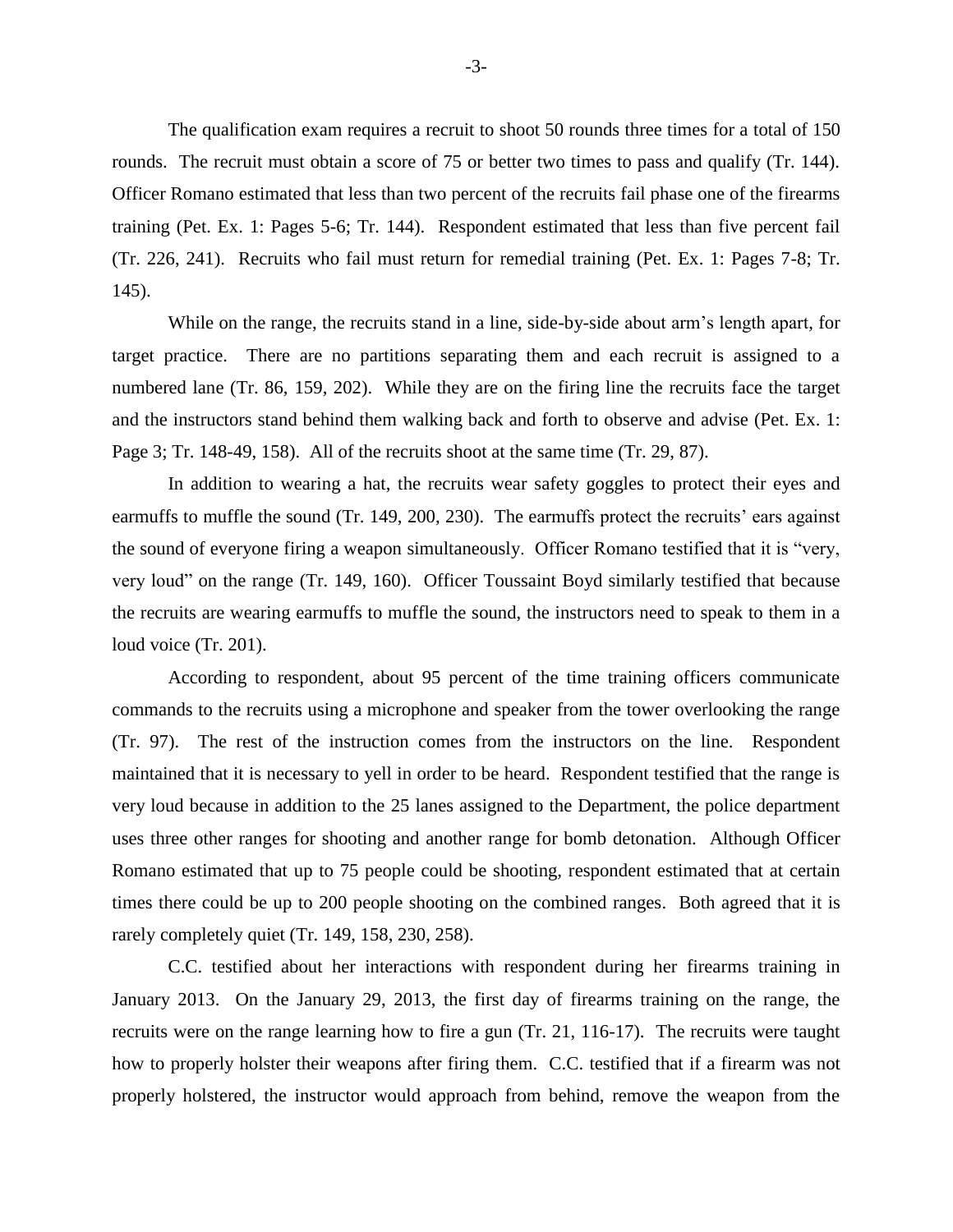holster, and shoot all of the rounds at the target. If this happened the entire class would have to do 10 pushups upon returning to the classroom. C.C. testified that on the first day on the range, respondent told her that her firearm was not properly secured and gave her an opportunity to reholster it. The same day, a fellow recruit also had not properly holstered his firearm. Respondent emptied the other recruit's firearm into the target and when the class returned to the classroom, they had to do pushups. C.C. testified that she believed respondent had done her a favor because she would have been embarrassed and the class would have had to do more pushups (Tr. 26). Although respondent said nothing about C.C.'s failure to properly holster her firearm, she testified that respondent "probably looked at me or whatever," "implying" that the recruits should have been doing more pushups because of her (Tr. 25). She asserted that respondent "probably felt like oh, I did you a favor, that's what I did" (Tr. 25).

C.C. testified that everyone in the class, including instructors, addressed each other by last name only. She maintained, however, that on the first day of class respondent referred to her by her first name in passing. C.C. did not recall the exact circumstances when respondent called her by her first name because it happened five years earlier, but distinctly recalled that it happened (Tr. 26). She testified that she was "puzzled" by respondent calling her by her first name because they had never met before and were not friends (Tr. 26-27). None of the other instructors addressed her by her first name (Tr. 27). C.C. testified that the entire class was present when respondent called her by her first name, but does not know if anyone heard it because he did not say it loudly (Tr. 81-82). When pressed on whether there were any witnesses, C.C. contended that respondent had "whispered" it to her because he is not supposed to call her by her first name (Tr. 82-83).

In addition, to calling her by her first name, C.C. contended that respondent called her "light-skin" and "redbone," both of which she explained as terms to refer to an African American with a lighter skin tone (Tr. 28). C.C. recalled one instance in the classroom when she was standing next to another female recruit with a dark complexion and respondent referred to them as "like salt and pepper" (Tr. 28). C.C. testified that respondent was probably using redbone as a nickname but she thought it was unprofessional. She explained that respondent had used this term in front of Officer Bryant, the team leader, as well as the rest of the class. It became a joke and other recruits in her class would "chime in" and "play too" (Tr. 28, 84-85). When asked how she reacted when respondent and other recruits called her redbone, C.C. testified, "That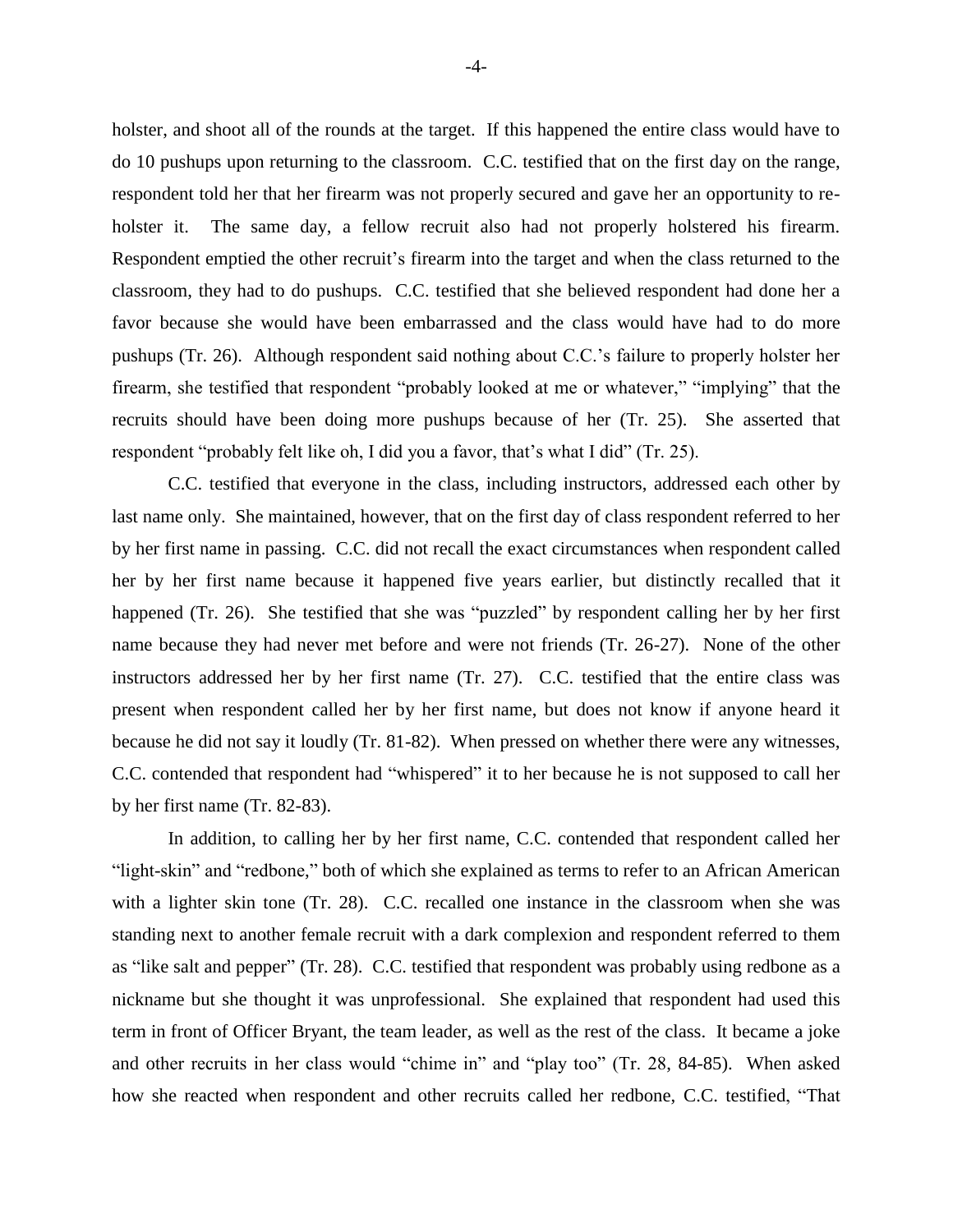really didn't mean nothing [sic] to me. I don't, I don't really care" (Tr. 29). But, she testified a moment later that "it kind of was a big deal" because she was a recruit and respondent was her instructor (Tr. 29).

C.C. testified that she was very nervous on the first day of firearms training on the range because she had never fired a weapon before (Tr. 29). Another instructor approached her from behind and spoke to her about being scared. He helped her calm down so that she could shoot. When the recruits returned to the classroom, respondent was standing on a raised platform about four inches high in the front of the room (Tr. 30-31, 88-89). C.C. maintained that respondent pulled her to the side and she stepped up onto the platform to speak to him. She could not recall if he touched her and physically pulled her to the side or if he verbally called her over to where he was standing (Tr. 35-36). C.C. testified that respondent said, "don't ever let no man touch you like that or I'll kill you" and then gave her a "little shove" off the platform (Tr. 36). When asked to describe a "little shove," C.C. said that it was not a forceful push. It was "like I'm done with you. Now go sit down" (Tr. 37). C.C. testified that respondent did not whisper this, but was talking in a low voice and directly to her (Tr. 89). She acknowledged that no one else heard respondent make these comments to her (Tr. 75, 80). When she returned to her seat, C.C. told recruits Carter, Bryant, and Camara what respondent had said (Tr. 37-38).

C.C. believed respondent was "crazy" and discussed how unprofessional he was with about three other recruits in the class (Tr. 37-38). She testified that she observed respondent pacing back and forth in front of the classroom while holding his balled up fists in front of his mouth and saying, "I know her, I work with her, she smell good" (Tr. 69-71). C.C. thought it was weird (Tr. 71). She knew that respondent had been in the Marines and postulated that "maybe he was messed up" (Tr. 72).

C.C. testified that on either the third or fourth day of training, while the class was shooting on the firing range, respondent approached her from behind and said, "Keep shooting like that and you can have my baby" (Tr. 40-41). This made her feel uncomfortable (Tr. 40). At the time, C.C. was wearing earmuffs to muffle the loud sounds from the firearms shooting (Tr. 42). No one else heard what respondent said, but as soon as she returned to the classroom, C.C. told her friends in the class what had happened (Tr. 44, 75, 80). C.C. testified that she was upset "because [respondent] was doing too much" (Tr. 44). She did not understand why he was saying these things to her. She was not attracted to him and he was making her uncomfortable (Tr. 44).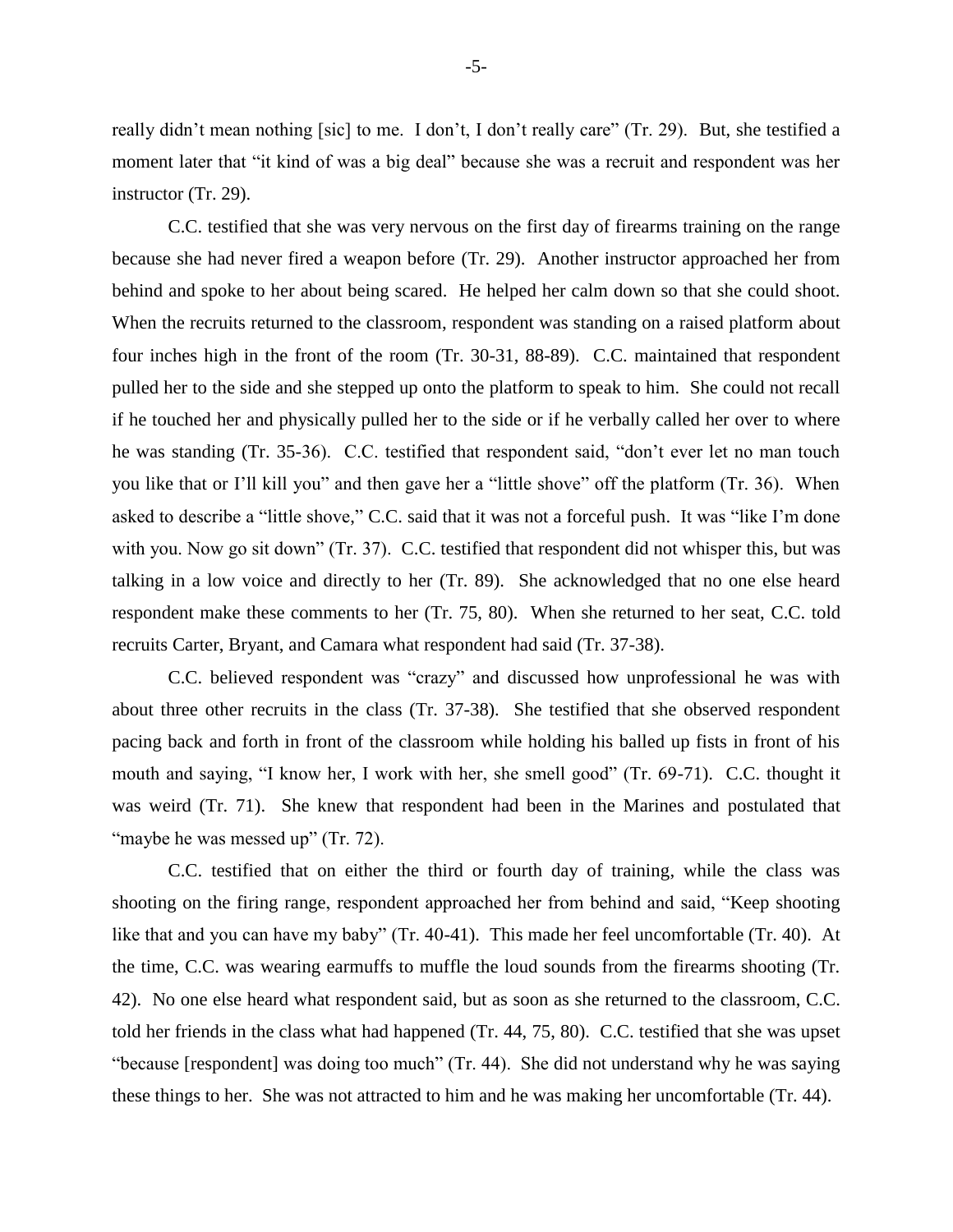C.C. spoke with Company Commander Boyd about the situation on February 8, 2013, a week after she failed phase one. According to C.C., during this conversation Officer Boyd said, "This guy, he keeps doing things like this" (Tr. 45-46). Moreover, Officer Boyd told her that another female recruit had given her telephone number to respondent to arrange for additional shooting instruction and respondent had sent the recruit a photo of his "privates" (Tr. 46). C.C. told Officer Boyd that she did not want to have respondent as an instructor when she returned to the range (Tr. 47).

At Officer Boyd's urging, union delegate Officer Cynthia Green approached C.C. to discuss what had happened. Officer Green instructed C.C. to submit a written statement to initiate a complaint with the EEO office (Pet. Ex. 1: Pages 9-16; Tr. 48-50). In her February 8, 2013, written statement, C.C. described her interactions with respondent and asserted that she had been "sexually assaulted" (Pet. Ex. 1: Pages 13-15).

Although she did not initiate contact with the EEO office, C.C. did participate in its investigation. She was interviewed by the EEO office on three occasions (Tr. 50). During her initial EEO interview on February 12, 2013, C.C. asserted that she was "sexually assaulted" because respondent had said "You keep shooting like that, you could have my baby" (Pet. Ex. 2). She was interviewed a second time on May 13, 2013, to provide additional information about her harassment complaint. C.C. was subsequently ordered to report to the EEO office for a third interview on July 15, 2013, because respondent had filed a complaint against her with the EEO office on July 3, 2013. Respondent complained that C.C. had threatened another officer that if he "kept messing" with her, she could have him moved from his position, as she did with respondent. C.C. denied saying this to anyone and was angry because she believed respondent was trying to make her look bad by spreading rumors. She filed a retaliation complaint against respondent on July 26, 2013 (Pet. Ex. 1: Pages 57, 59, 61-62; Tr. 56, 58). C.C. testified that her EEO complaint was substantiated by the EEO office but her retaliation complaint was not (Pet. Ex. 1: Pages 65-82, 85, 87; Tr. 72).

C.C. also requested a gate pass on July 26, 2013, so that she could drive onto Riker's Island directly to her assigned facility and not have to wait for the bus in the parking lot across the bridge. She made the request because she had seen respondent a few times while they were both waiting for the bus and it made her uncomfortable (Pet. Ex. 1: Page 63; Tr. 60). Her request for a gate pass was denied (Tr. 61).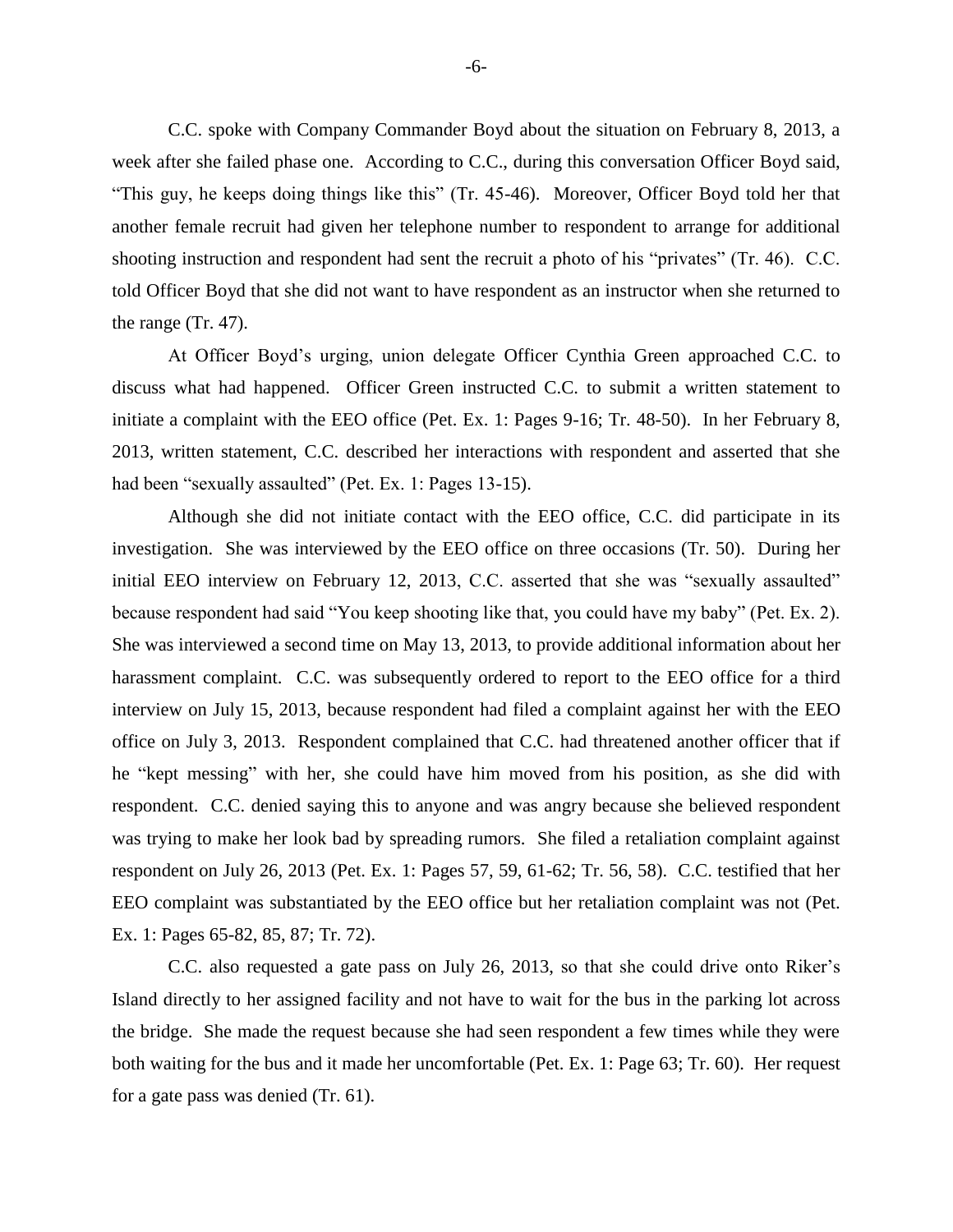C.C. admitted that she did not pass her firearms training the first time, but maintained that it was "not a big deal" because she just took it over again and passed the second time (Pet. Ex. 1: Pages 5-8; Tr. 74, 81). During her first interview with the EEO office, C.C. said she had failed to qualify on the range because she shot 70, 71, and 70, which were failing grades. She needed to shoot a 75. Before the test day, she had been shooting in the mid-seventies. C.C. questioned whether her poor performance was caused by respondent harassing her and making her nervous or possibly by respondent giving her failing grades because she was not receptive to his advances (Pet. Ex. 2). During her second interview with the EEO office, C.C. stated that respondent had failed her. However, when pressed about it she acknowledged that she did not know with certainty that respondent had failed her, but suspected that he had (Pet. Ex. 4).

At trial, C.C. acknowledged that there were some minor details about her interactions with respondent that she did not remember because they occurred five years ago, but she maintained that she remembered the important things (Tr. 104). She remembered that someone had agreed that respondent was crazy, but she could not recall who said it. She also recalled that someone else had said that she saw respondent push her, but she could not remember who this was (Tr. 39). She did not say anything to respondent about his "unprofessional behavior" or tell another instructor about it during the firearms training because that is not the type of person she is (Tr. 40). The only reason she complained later was that she did not want to have respondent as an instructor when she had to repeat the firearms training.

C.C. and Officer Denise Carter testified that they became close friends while they were in the same training class at the academy and remain friends today (Pet. Ex. 1: Page 1; Tr. 77, 124- 25). While they were at the academy, they would sometimes carpool to training (Tr. 129-30). Although they stayed in touch, they do not usually talk on the telephone, but communicate on Facebook and say hello when they see each other at work (Tr. 78, 124). Officer Carter testified that in 2015, when her car had broken down she called C.C. to see if she could drive her to work (Tr. 127-28).

Officer Carter testified about her observations during her firearms training in 2013. She maintained that one day as she returned to the classroom from the firing range she observed respondent and C.C. talking on the platform in the front of the room. She heard respondent call C.C. redbone as he pushed her (Tr. 117-18). However, during her EEO interview, Officer Carter stated that she did not know what respondent had said to C.C. or why he pushed her (Pet. Ex. 5).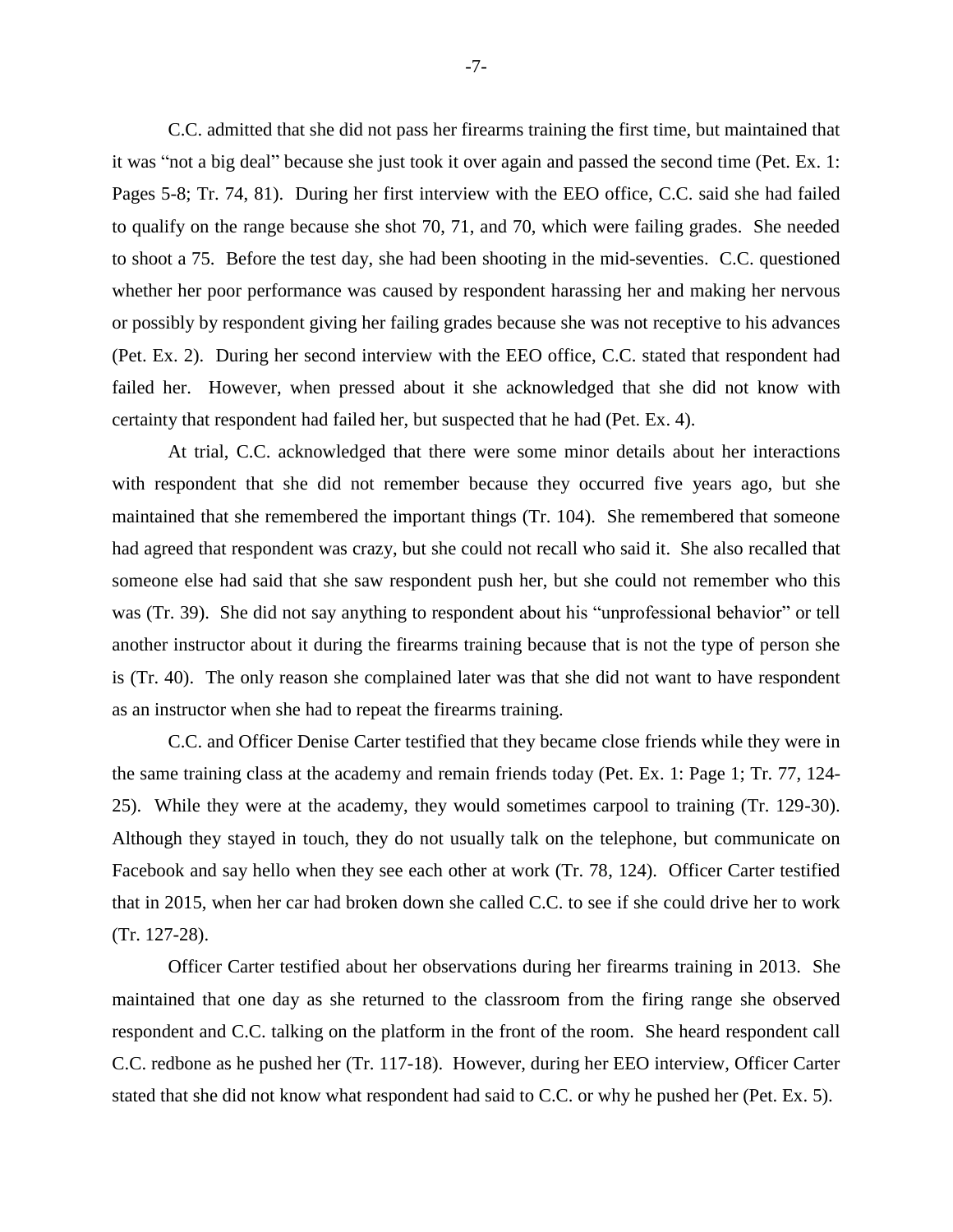Officer Carter maintained that was not the first time that respondent had referred to C.C. as redbone (Pet. Ex. 5; Tr. 118). Officer Carter testified that she assumed that respondent and C.C. must have known each other before the training. However, when Officer Carter asked about their relationship, C.C. said that she and respondent had never met before (Tr. 118).

Officer Carter testified that on a subsequent day C.C. was visibly upset after the class had finished shooting on the firing range. When Officer Carter asked if she was okay, C.C. told her that respondent had said, "If she keep [sic] shooting like that, he was going to let her have his babies" (Tr. 119). Officer Carter and C.C. discussed the situation and Officer Carter suggested that if C.C. was uncomfortable she should report what happened (Tr. 119, 126, 137).

Officer Carter found respondent to be an unprofessional, aggressive instructor as opposed to Officer Romano, who she thought was knowledgeable and professional (Pet. Ex. 5; Tr. 121, 137). During her EEO interview, she similarly described respondent as harsh and rude (Pet. Ex. 5). Officer Carter recalled asking a question during class. Respondent had an outburst and started cursing at the class because he was upset that other recruits were talking while he was answering her question (Pet. Ex. 5; Tr. 120).

Officer Carter acknowledged that, like C.C., she had failed phase one of the firearm portion of the training and had to take remedial training (Pet. Ex. 1: Pages 5-6; Tr. 123). She passed the second time (Tr. 123).

Officer Leshawn Camara was interviewed during the EEO investigation but no longer works for the Department (Pet. Ex. 8). Petitioner did not present her as a witness, but instead relied upon an audio recording of her EEO Interview, which was conducted by EEO Investigator Deborah Pickett. Officer Camara was also a member of B Company. Like C.C. and Officer Carter, Officer Camara did not pass her firearm training the first time. In her interview, Officer Camara initially described respondent as quiet and reserved. She stated that she did not recall respondent calling anyone by their first name. She did recall C.C. telling her that respondent liked light-skinned women. She maintained that she heard respondent call C.C. redbone, but it did not appear that C.C. minded. However, C.C. later complained to Officer Camara that it bothered her and she went out of her way to avoid him during her remedial training (Pet. Ex. 8).

During the recorded interview with Officer Camara, Investigator Pickett asked if she noticed respondent "shove" C.C. Officer Camara responded, "I don't know if it was a shove" (Pet. Ex. 8). The investigator continued to refer to it as a "push or a shove" even though Officer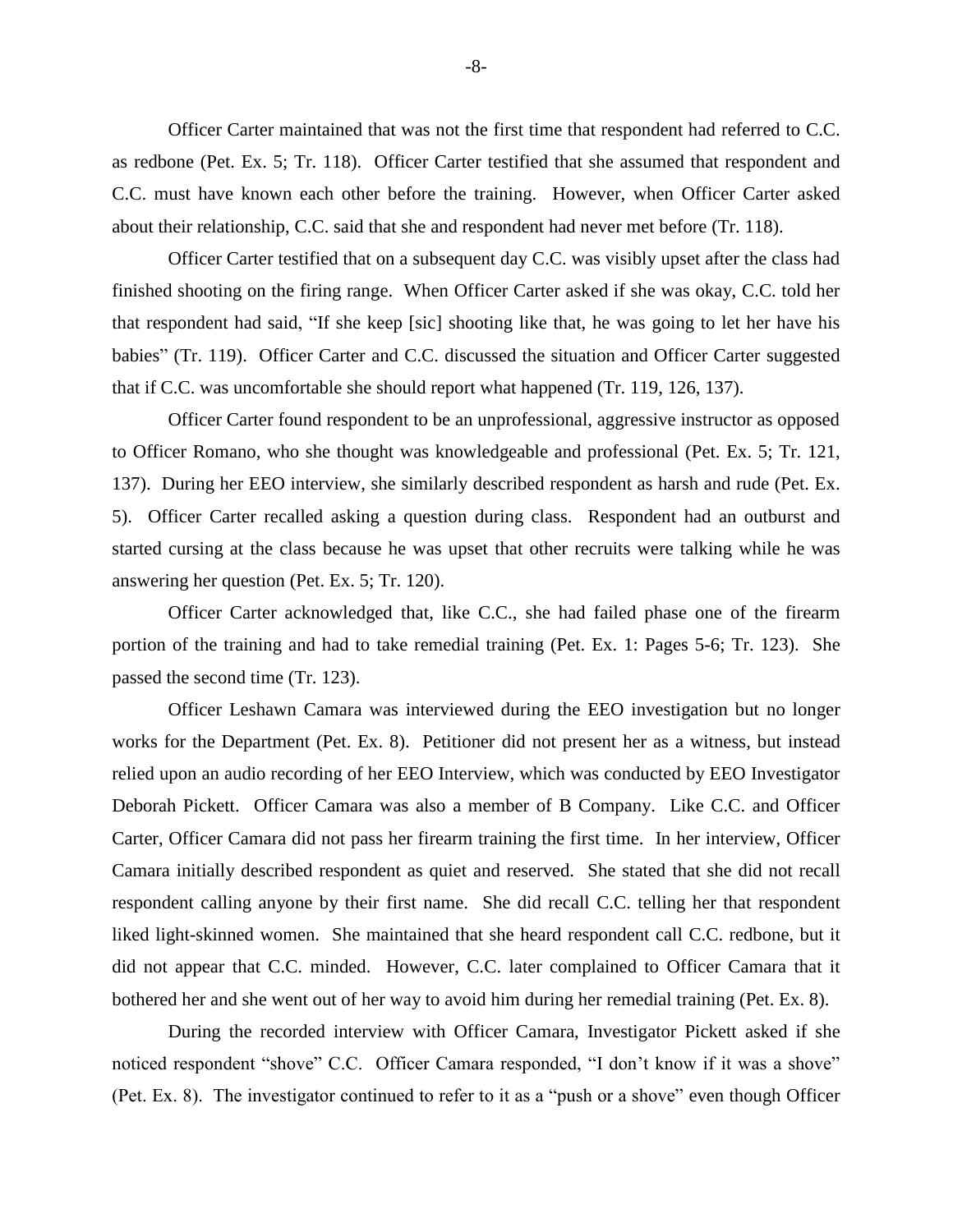Camara repeatedly stated that it was "not really a push or a shove." Officer Camara described it more as a "go ahead, get out of here" (Pet. Ex. 8). In her opinion, "it did not look like much." Officer Camara stated that other than respondent calling C.C. redbone, she did not hear anything else that respondent had said to C.C.

Investigator Pickett went off the record three times during Officer Camara's recorded interview. Each time she went back on the record, Officer Camara provided new information, which was more damning. The first time the investigator went off the record, she said the interview was concluded. However, she went back on the record and immediately asked Officer Camara if she heard respondent address any of the recruits by their first name. Despite saying that she could not recall if respondent had addressed anyone by their first name in the first portion of the interview, Officer Camara then responded that respondent had called two lightskinned women by their first name, C.C. and another recruit. Officer Camara was unable to recall who the second recruit was, so the investigator went off the record to retrieve pictures of the class. When they went on the record for the third time, Officer Camara was unable to identify the woman. However, during this segment of the interview she said that she had heard respondent tell recruits that he liked light-skinned women, which was different from her initial statement that C.C. had told her that respondent liked light-skinned women.

Investigator Pickett stated once again that the interview was concluded and went off the record. However, they went back on the record for a fourth time, during which the investigator asked Officer Camara if she heard respondent tell C.C. that she could be his "next baby mama" (Pet. Ex. 8). Officer Camara recalled that she heard respondent say that to C.C. in the classroom but "we blew it off" because they thought it was a joke (Pet. Ex. 8).

Captain Denise Chavis was interviewed by the EEO office, but did not testify during the trial. As with Officer Camara, petitioner relied upon the audio recording of her interview. Captain Chavis stated that she worked with respondent at the range and found him to be professional. Captain Chavis only learned about C.C.'s EEO complaint when C.C. returned to the range for remedial training. A union representative told Captain Chavis that C.C. had filed an EEO complaint about respondent and was upset to see respondent in the canteen at the range. Investigator Pickett repeatedly asked Captain Chavis if respondent had ever had a problem with a recruit before C.C. filed her complaint. Captain Chavis stated four times during the nine-minute interview that she never heard of any other recruit complaining about respondent (Pet. Ex. 6).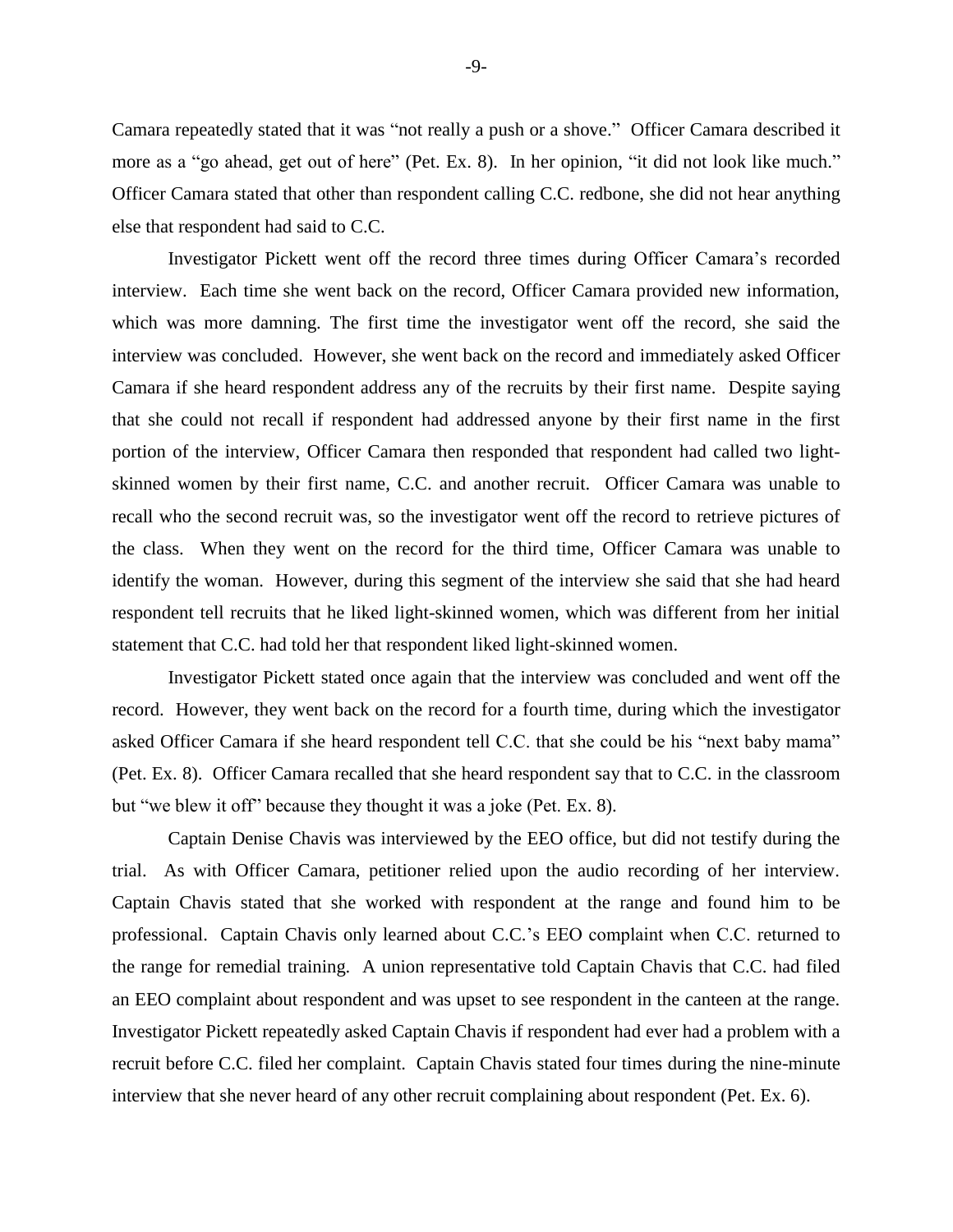Officer Romano testified that he and respondent started as instructors in the training academy in 2010 and worked together for three to four years. Officer Romano maintained that respondent, who he found to be loyal and always willing to help, was a very good partner to work with (Tr. 146). Officer Romano described their relationship as a work-based relationship. They have not been working together for the past four years and the only time that he sees respondent now is when respondent has to do his annual firearms requalification (Tr. 152, 165). Officer Romano recalled C.C. because she was one of three recruits who did not pass phase one of firearms training and had to return for remedial training (Tr. 150).

When asked about the noise on the range, Officer Romano testified that it is necessary to speak loudly to a recruit on the firing line in order to be heard. The instructor is wearing earmuffs, the recruit is wearing earmuffs, and the recruits are shooting so that you have to move closer and speak louder (Tr. 150, 158). Officer Romano did not hear respondent say anything inappropriate to C.C. while she was on the line or in the classroom (Tr. 150). Officer Romano could not say whether he was always standing next to respondent while the recruits were on the firing line because he could not recall their positions (Tr. 166).

Officer Romano is familiar with Department protocols and testified that the proper practice is to address a recruit or correction officer by their last name. He has, however, addressed a recruit by his or her first name, especially when the recruit is upset or anxious about shooting a firearm. If a recruit is flustered, it is better to speak to them more person-to-person, rather than teacher-to-student (Tr. 162). He believes that using nicknames for recruits is inappropriate, although he has heard recruits referred to by a nickname as a way of remembering the person's name. Officer Romano maintained that it was never malicious (Tr. 162). He also admitted that he has heard profanity being used at the range, but could not recall anything specific (Tr. 164-65).

Officer Romano acknowledged that the instructors have access to the recruit's folders, which contain a data sheet with certain personal information, including the recruit's first name (Tr. 155). However, he had not heard respondent call C.C. by her first name or refer to her as light-skinned or redbone. Nor has he ever heard respondent call recruits "salt and pepper." Officer Romano denied hearing respondent tell C.C. that if she keeps shooting like that, she could have his baby (Tr. 151). Similarly, he never heard respondent say "Don't ever let a man touch you like that or I'm going to kill you" (Tr. 152). Further, Officer Romano never saw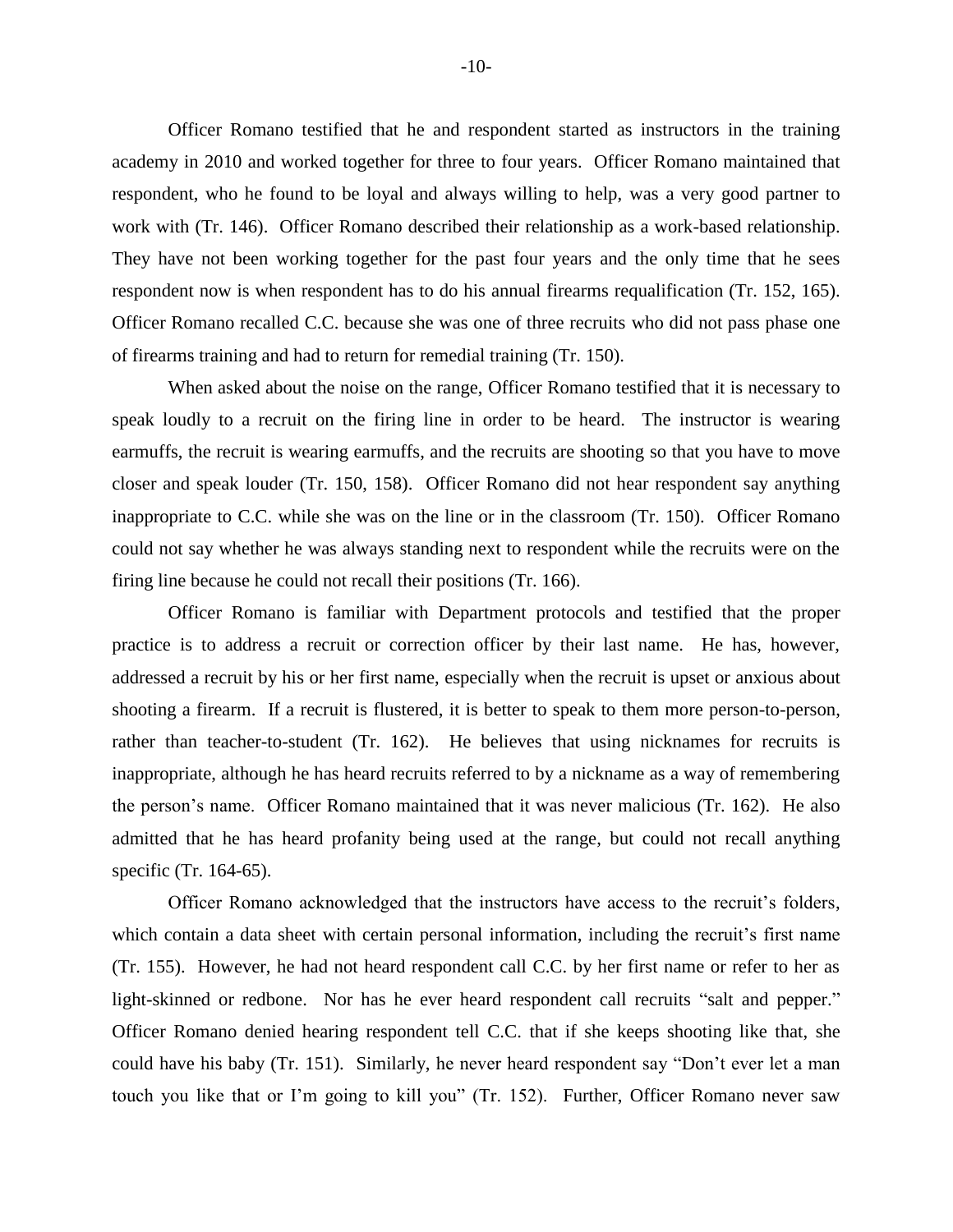respondent touch C.C. in any manner (Tr. 152). Officer Romano explained that he testified on respondent's behalf so that the "truth could be heard" and that he did not believe any of the allegations (Tr. 152).

Officer Ranya Bryant was a recruit in the same training class as C.C. Officer Bryant had been assigned to be the squad leader of Company B, acting as a liaison between the recruits in her squad and the instructors or company commander (Pet. Ex. 1: Page 1; Tr. 178, 182). Officer Bryant maintained that during her training she never heard any of the instructors refer to someone as light-skinned or redbone, either on the range or in the classroom (Pet. Ex. 7; Tr. 178). Officer Bryant testified that she never saw respondent push a recruit in the classroom or heard respondent address C.C. by her first name (Tr. 180, 190).

Officer Bryant was interviewed by Investigator Pickett during the EEO investigation of C.C.'s harassment complaint against respondent (Tr. 186). During the interview, she recalled that C.C. had been upset by something that was said to her while on the range. However, Officer Bryant could not remember what it was (Pet. Ex. 7). Officer Bryant similarly testified during the trial that she saw that C.C. was upset one day. She saw C.C. punching her right fist into her open left hand, while shrugging her shoulders and moving her head side-to-side (Tr. 184). Officer Bryant asked C.C. what was wrong, but could not recall what C.C. replied. She did remember telling C.C. to talk to the company commander so she conceded that it must have involved an instructor (Tr. 183-85).

Officer Bryant described respondent as a professional instructor who tried to make sure that the recruits understood how to handle a firearm (Pet. Ex. 7; Tr. 177-78). When asked why she agreed to testify, Officer Bryant stated, "To tell the truth." "I'm not friends with [C.C. or respondent]. I do not speak to either one of them outside work" (Tr. 180).

Officer Boyd testified that as the company commander at the Department's academy, his role is to mentor recruits through their transition from civilian life to becoming a uniformed officer (Tr. 199-200, 207). Officer Boyd recalled C.C. approaching him in February 2013 to make a complaint about respondent (Tr. 202). He admitted that his memory about the incident was not sharp because it occurred five years ago (Tr. 217). Officer Boyd was unable to recall exactly what C.C. had said, but remembered that the complaint was sexual in nature so he asked Officer Green, the union delegate, to speak to C.C. (Tr. 202, 209).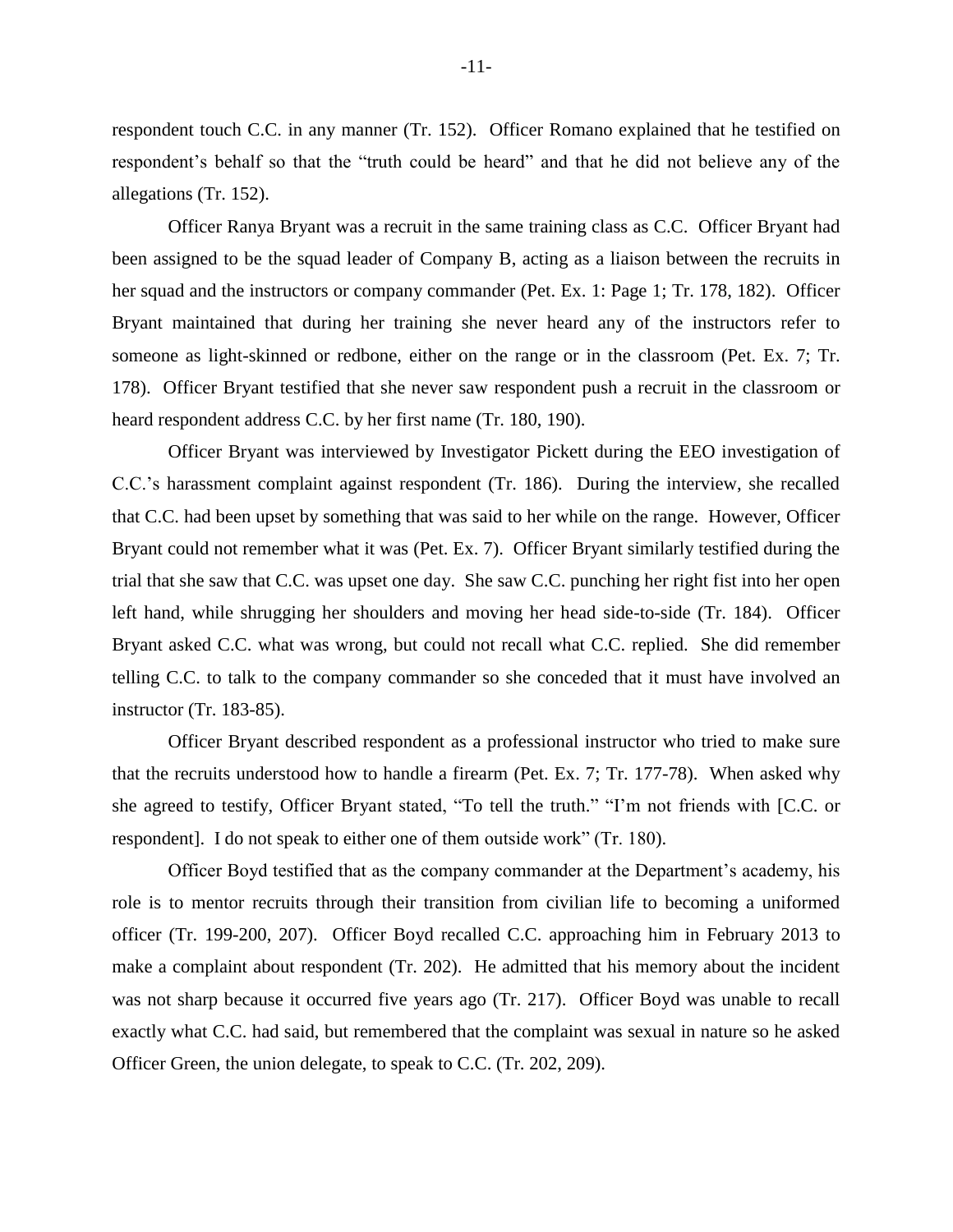When questioned about C.C.'s testimony regarding their conversation, Officer Boyd adamantly denied telling C.C. that respondent "keeps doing things like that" or saying that respondent sent a photograph of his penis to another recruit (Tr. 204, 219). Officer Boyd testified that C.C. was the one who mentioned it and told him that she had seen a photo of respondent's penis (Tr. 211).

Officer Boyd testified that he was "stunned" and "shocked" because respondent was one of the better instructors and he never heard anyone make a complaint like that about him (Tr. 202-03, 218). Indeed, Officer Boyd had only heard accolades about respondent (Tr. 203). He did not believe C.C.'s allegations (Tr. 203). Officer Boyd testified at this trial because he heard about C.C.'s testimony regarding her conversation with him. He was upset because his name was put into a "story" to "add fuel to the fire" and it was a lie. Officer Boyd has been with the Department for 20 years, his integrity has never been called into question, and he did not appreciate C.C. attributing statements to him that he never made (Tr. 205).

Respondent has worked for the Department for approximately 13 years. He previously served with the Marine Corps for 14 years (Tr. 224, 240). In November 2010, he was assigned to FTU as an instructor (Tr. 224-25, 240). Respondent testified that in January 2013, when C.C. was a recruit he was working at the range as the B Officer, assisting Officer Romano, the A officer (Pet. Ex. 1: Page 3; Tr. 227, 242). In total, respondent worked with Officer Romano at the range for approximately three and a half years. They trained thousands of recruits and he never had a problem with a recruit until C.C. made her allegations (Tr. 228, 248, 301-02).

Respondent testified that prior to attending this trial he could not recall what C.C. looked like (Tr. 231). When he was questioned by the EEO office regarding this matter, they never produced a photo of C.C. Respondent told EEO that he did not remember who she was (Pet. Ex. 3; Tr. 231).

Respondent testified that he has had EEO training and is aware of the Department's EEO policy (Tr. 275-78). Respondent is also familiar with the Department's policy on fraternization, which prohibits instructors from addressing recruits by their first name (Tr. 279-80). Respondent denied addressing C.C. by her first name. Respondent acknowledged that he would have access to a recruit's name from the academy attendance list, but testified that to this day he is not even sure of C.C.'s first name and that during the training he did not know her last name. The recruits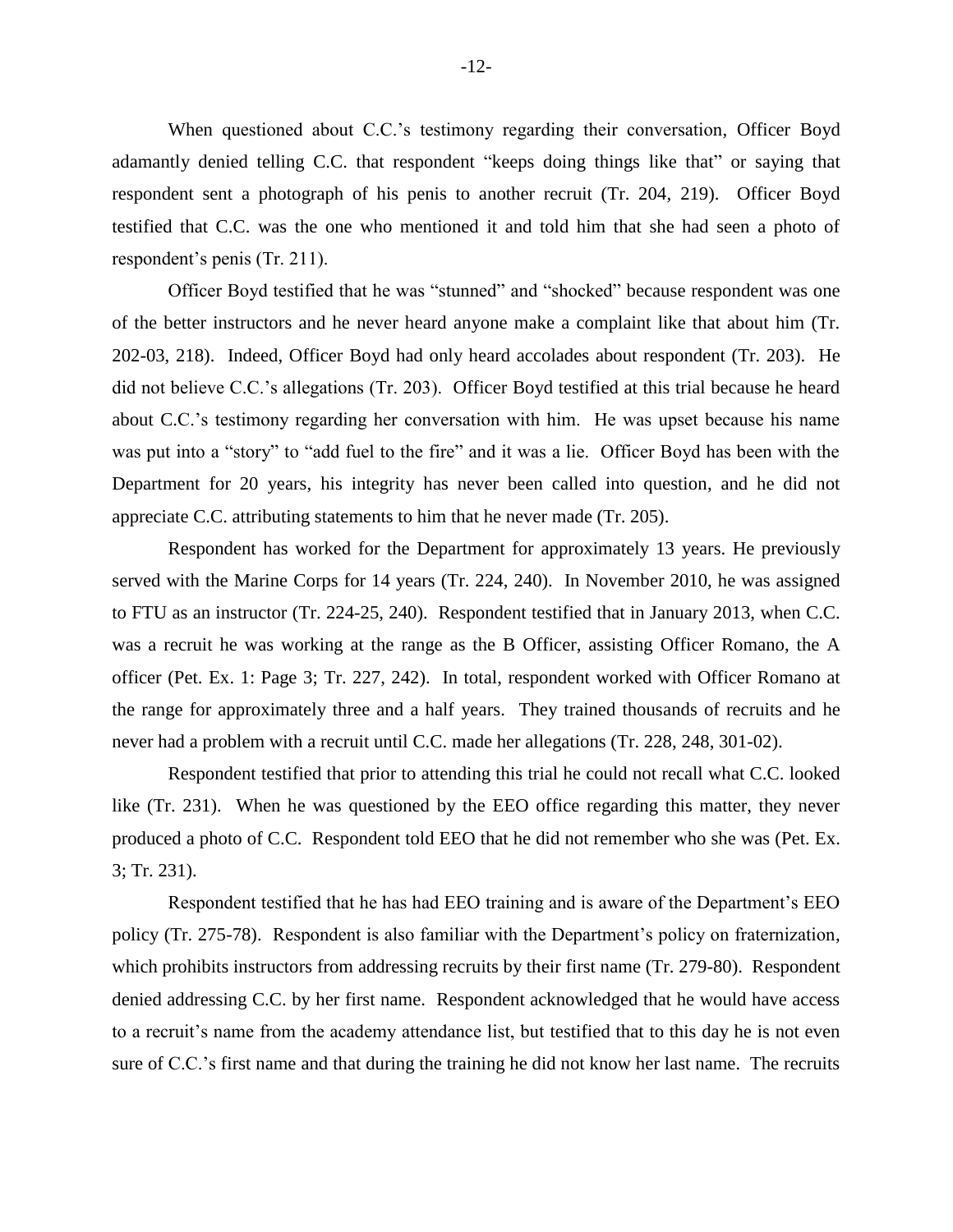have their last names on the back of their uniform. Respondent testified that he would have had to look at C.C.'s back to refer to her by her last name (Tr. 232, 266, 289-90, 299-300).

Respondent denied referring to C.C. as redbone or light-skinned (Tr. 232). He never called C.C. up on to the platform in the classroom and never told her "Don't let a man touch you like that or I'm going to kill you" (Tr. 233, 300). In addition, respondent testified that he never approached C.C. while she was shooting on the line and said, "Keep shooting like that and you can have my baby" (Tr. 233-34, 300). Respondent maintained that it is not his character to say something like that (Tr. 234, 301). Moreover, the range is very loud and the recruits are wearing earmuffs to muffle the sound. It is necessary to yell in order to be heard. When he had spoken to recruits on the firing line it was loud enough for them and other recruits to hear. If he needed to speak with a recruit privately, he would have had the tower officer instruct the recruit to holster his or her weapon and step off of the line (Tr. 259-60).

During his EEO interview respondent questioned C.C.'s credibility based on her written statement because she claimed to be "sexually assaulted" and alleged that he complimented her shooting ability (Pet. Ex. 1: Pages 13-15). Respondent noted that C.C. failed the training so he wondered why he would be commenting on how well she was shooting (Pet. Ex. 3).

Respondent became aware after the training that some of the recruits had failed phase one, but he did not know that C.C. had failed until she made these accusations against him (Pet. Ex. 1: Page 5-6; Tr. 234-35). He postulated that she may have made these allegations up because she was worried about graduating from the academy (Pet. Ex. 3).

Respondent testified that he has had to live with these allegations hanging over his head for five years and feels that some people have treated him as guilty until proven innocent (Tr. 236). He apologized to his fiancé, who was present in the courtroom, for having to endure this for the last five years. Respondent insisted that he was innocent and wanted to prove that C.C.'s accusations are false (Tr. 237). Respondent testified that even though he has been wrongly accused, his accuser has moved forward and has even been promoted to Captain. Meanwhile, he was transferred out of the academy and his career has been stagnant (Pet. Ex. 1: Pages 55, 91, 93; Tr. 238).

Respondent is charged with violating the Department's EEO policy and other Departmental rules by engaging in a pattern of behavior, including, but not limited to, physically pushing or shoving C.C.'s body off of a classroom stage in front of other recruits and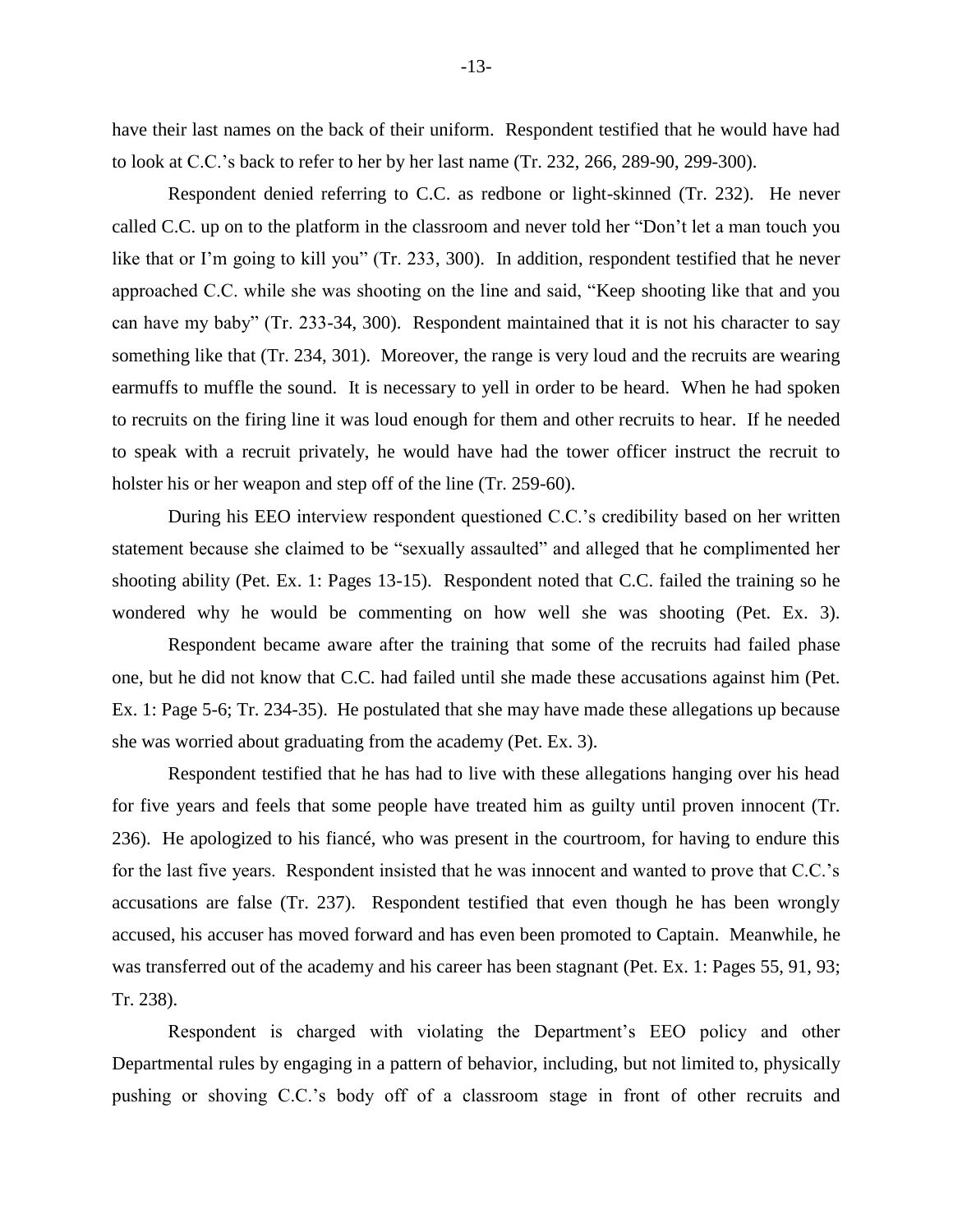suppressing C.C.'s report alleging that respondent violated Departmental policies (ALJ Ex. 1). Throughout the course of the trial, petitioner alleged that addressing C.C. by her first name, referring to her as light-skinned or redbone, and making inappropriate comments established a pattern of aggravated harassment.

In a disciplinary proceeding, petitioner bears the burden of proof by a preponderance of the credible evidence. *Foran v. Murphy*, 73 Misc. 2d 486, 489 (Sup. Ct. N.Y. Co. 1973); *Antinore v. State*, 79 Misc. 2d 8, 12 (Sup. Ct. Monroe Co. 1974), *rev'd on other grounds*, 49 A.D.2d 6 (4th Dep't 1975), *aff'd,* 40 N.Y.2d 921 (1976); *Osoba v. Bd. of Education*, NYC. Civ. Serv. Comm'n Item No. CD 92-127 at 3 (Nov. 19, 1992), *aff'g,* OATH Index No. 237/92 (Feb. 28, 1992). A preponderance has been defined as the burden of persuading the "trier of fact to believe that the existence of a fact is more probable than its non-existence." *Concrete Pipe & Products of California, Inc. v. Construction Laborers Pension Trust*, 508 U.S. 602, 622 (1993). *See also Dep't of Correction v. Tavarez*, OATH Index No. 1273/02 at 5 (Nov. 21, 2002). Whether petitioner meets this burden in this case is dependent upon the credibility of its witnesses.

In analyzing credibility, this tribunal may consider such factors as: witness demeanor; consistency of a witness' testimony; supporting or corroborating evidence; witness motivation; bias or prejudice; and the degree to which a witness' testimony comports with common sense and human experience. *Dep,t of Sanitation v. Menzies*, OATH Index No. 678/98 at 2-3 (Feb. 5, 1998), *aff'd* NYC Civ. Serv. Comm'n Item No. CD 98-101-A (Sept. 9, 1998); *Dep't of Correction v. Hansley*, OATH Index No. 575/88 at 19 (Aug. 29, 1989), *aff'd*, 169 A.D.2d 545 (1st Dep't 1991). The evidence presented was inconclusive for many of the allegations because both petitioner's and respondent's witnesses had credibility issues, making it difficult for petitioner to sustain its burden.

A single witness' credible testimony is sufficient to prove a charge of sexual harassment. *See Health & Hospitals Corp. (Segundo Belvis Diagnostic & Treatment Ctr.) v. Rivera*, OATH Index No. 414/14 at 4 (Dec. 4, 2013) (complainant's uncorroborated credible testimony was sufficient to establish respondent sexually harassed her on two occasions). C.C.'s credibility, however, suffered from her inconsistency and use of hyperbole. In addition, the Department's witnesses provided conflicting statements that were at times unreliable. Respondent adamantly denied the allegations. Moreover, several of respondent's witnesses completely contradicted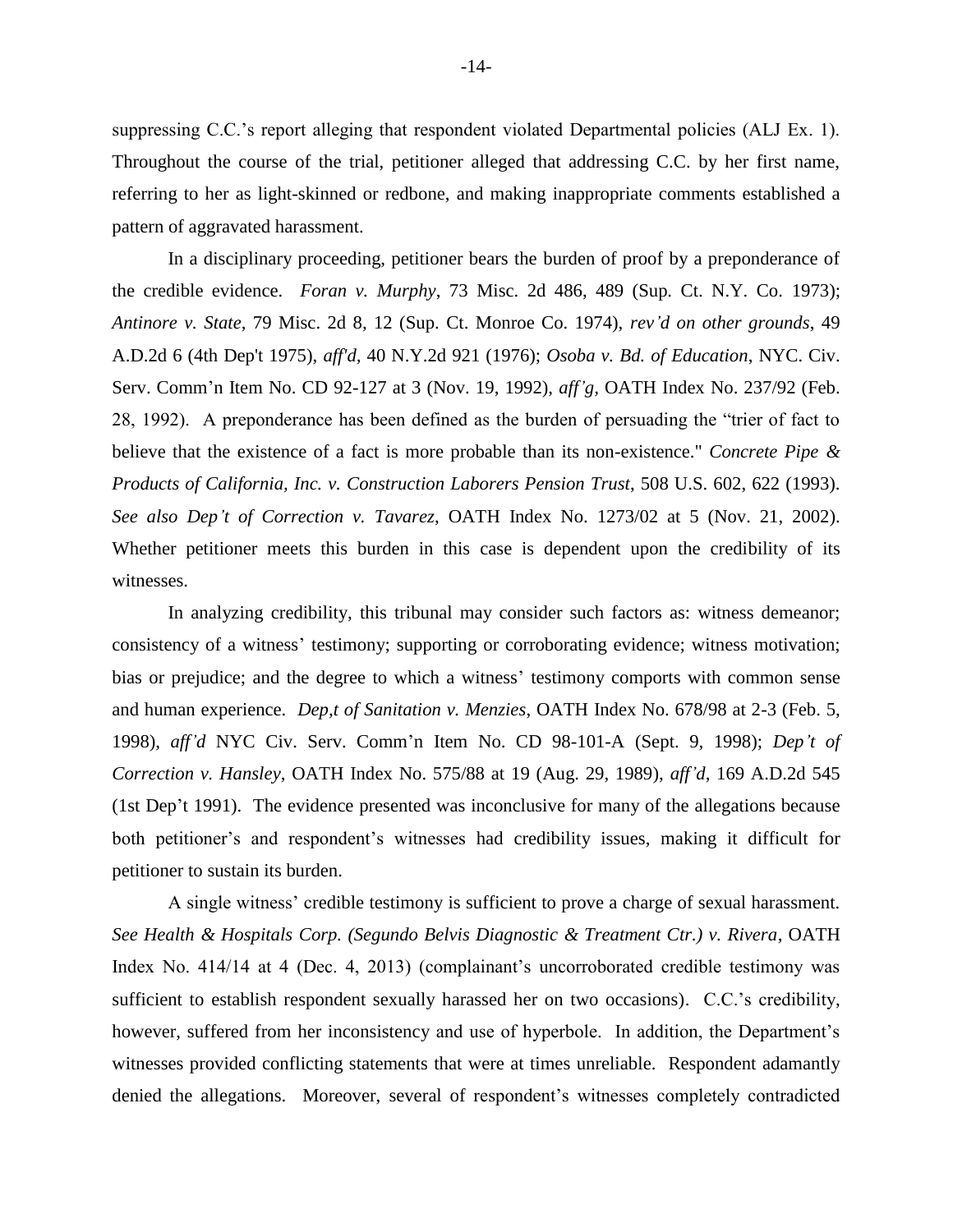several aspects of C.C.'s testimony, such as Officer Boyd credibly denying that he told C.C. that respondent sent a photo of his penis to another recruit and Officer Bryant credibly contradicting C.C.'s claim that she saw respondent push her off a stage.

## *Addressing C.C. by her First Name*

Petitioner alleged that respondent referred to C.C. by her first name. The testimony regarding respondent's use of C.C.'s first name was conflicting. C.C. testified that respondent addressed her by her first name. She contended that respondent "whispered" it when he said it because he knew he was not supposed to use her first name. The only other person who recalled respondent addressing C.C. by her first name was Officer Camara. However, during the first portion of Officer Camara's EEO interview, she stated that she did not recall respondent addressing any of the recruits by their first name. It was only after going off the record and returning on the record that Officer Camara suddenly recalled respondent had referred to C.C. and another light-skinned female recruit by their first names. It is unclear what Investigator Pickett discussed with Officer Camara while they were off the record and there is no explanation for why she suddenly changed her statement. As a consequence, the value of Officer Camara's statements was diminished by the manner in which her EEO interview was conducted.

Officers Romano and Bryant testified that they never heard respondent address C.C. or any other recruit by their first name. The Department established that respondent had access to the recruits' paperwork, which would have included C.C.'s full name. Respondent, however, denied calling C.C. by her first name, contending that even at trial he was unsure of her first name. Respondent's assertion that he still did not know C.C.'s first name at trial was far from believable and as a result made some of his other assertions less persuasive. Respondent further testified that he never addressed any recruit by his or her first name. In contrast, Officer Romano acknowledged that at times he has referred to someone by their first name because certain circumstances required it, such as calming a nervous recruit before he or she shot a firearm for the first time.

Regardless, I was not persuaded by the evidence presented that it was more likely than not that respondent referred to this particular recruit by her first name. Petitioner had the burden of establishing that respondent referred to C.C. by her first name. Petitioner failed to meet that burden. C.C. testified that respondent whispered her name because he knew that he was not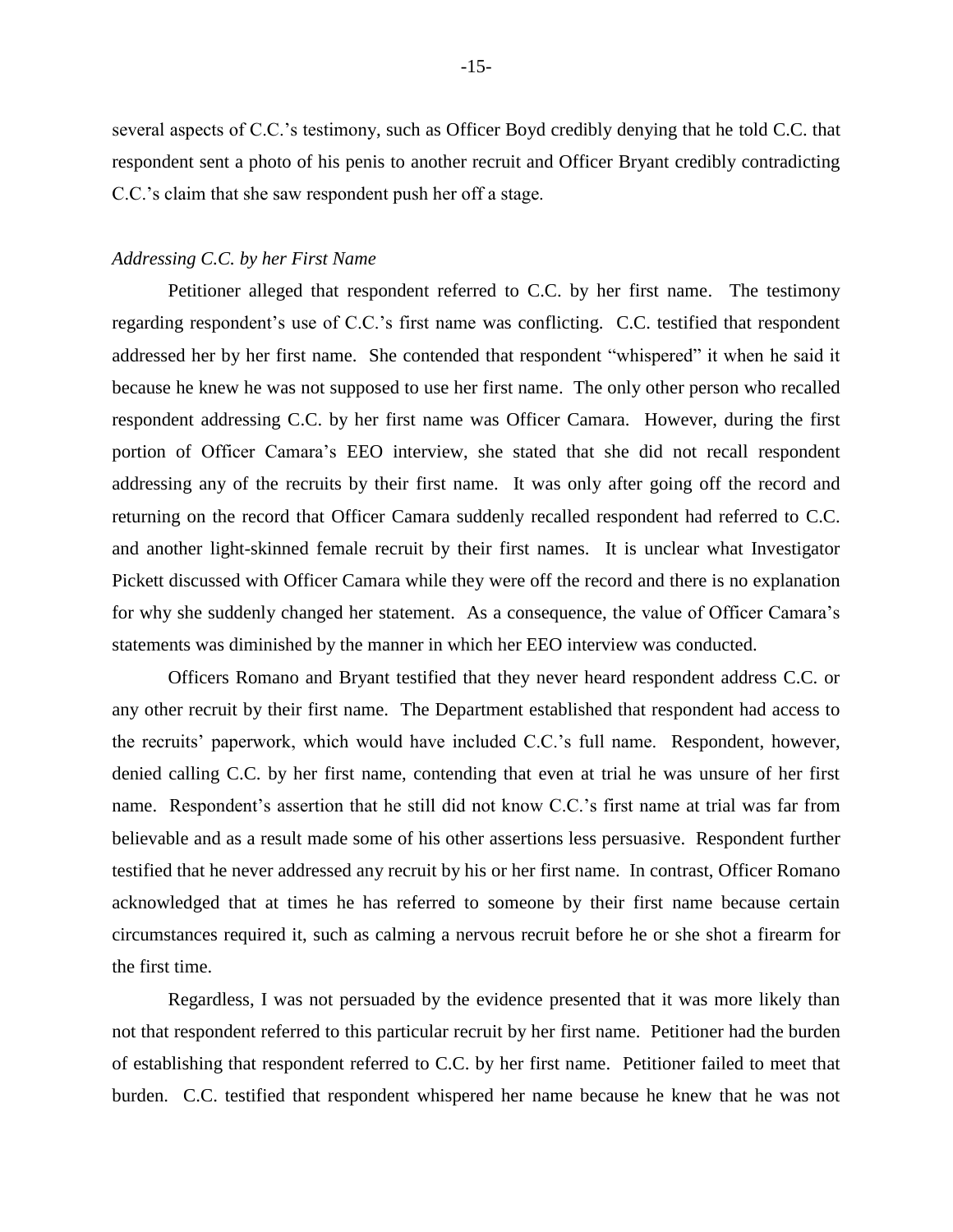supposed to use first names. She asserted that she was the only one who heard him say it and she was unable to recall in what context he said it. Granted that the trial was five years after the fact, but C.C. was equivocal about this during her fairly contemporaneous EEO interviews. Officer Camara was the only other witness that said that respondent referred to C.C. by her first name during her EEO interview. Officer Camara's statements regarding respondent addressing C.C. by her first name were not reliable. They appeared to be prompted by something that was said to her while off the record. Officer Camara's sudden and contradictory recall that respondent not only referred to C.C. but another recruit by their first names sounded contrived and failed to corroborate C.C.'s testimony. Indeed, it actually contradicted C.C.'s testimony that she was the only one who heard respondent use her first name. Petitioner chose to rely on Officer Camara's EEO interview rather than attempt to call her as a witness. Accordingly, on this record, I find that petitioner failed to establish by a preponderance of the credible evidence that respondent addressed C.C. by her first name.

## *Referring to C.C. as Redbone*

C.C., Officer Carter, and Officer Camara testified and/or provided EEO statements that respondent referred to C.C. as either redbone or light-skinned. C.C. testified that Officer Bryant and the rest of the recruits in Company B had heard respondent call her redbone and that it had become a "joke" leading other recruits to also call her redbone. Officer Carter testified similarly that respondent had started referring to C.C. as redbone on the first day of training, which led several recruits to think that respondent and C.C. had known each other before the training. C.C. initially maintained that she did not react when respondent referred to her as redbone because she really did not care. It later began to upset her because she thought respondent was being unprofessional. During Officer Camara's interview, she stated that although C.C. did not appear to mind that respondent called her redbone, but she later learned that it bothered C.C.

Respondent, on the other hand, denied referring to C.C. as redbone or light-skinned. Officer Romano testified that he never heard respondent refer to any recruit as redbone or lightskinned. Officer Bryant, who C.C. singled out as one of the recruits who heard what respondent had said, testified that she never heard respondent refer to anyone as redbone or light-skinned. Officer Bryant further testified that she did not hear any other recruits call C.C. redbone (Tr. 181).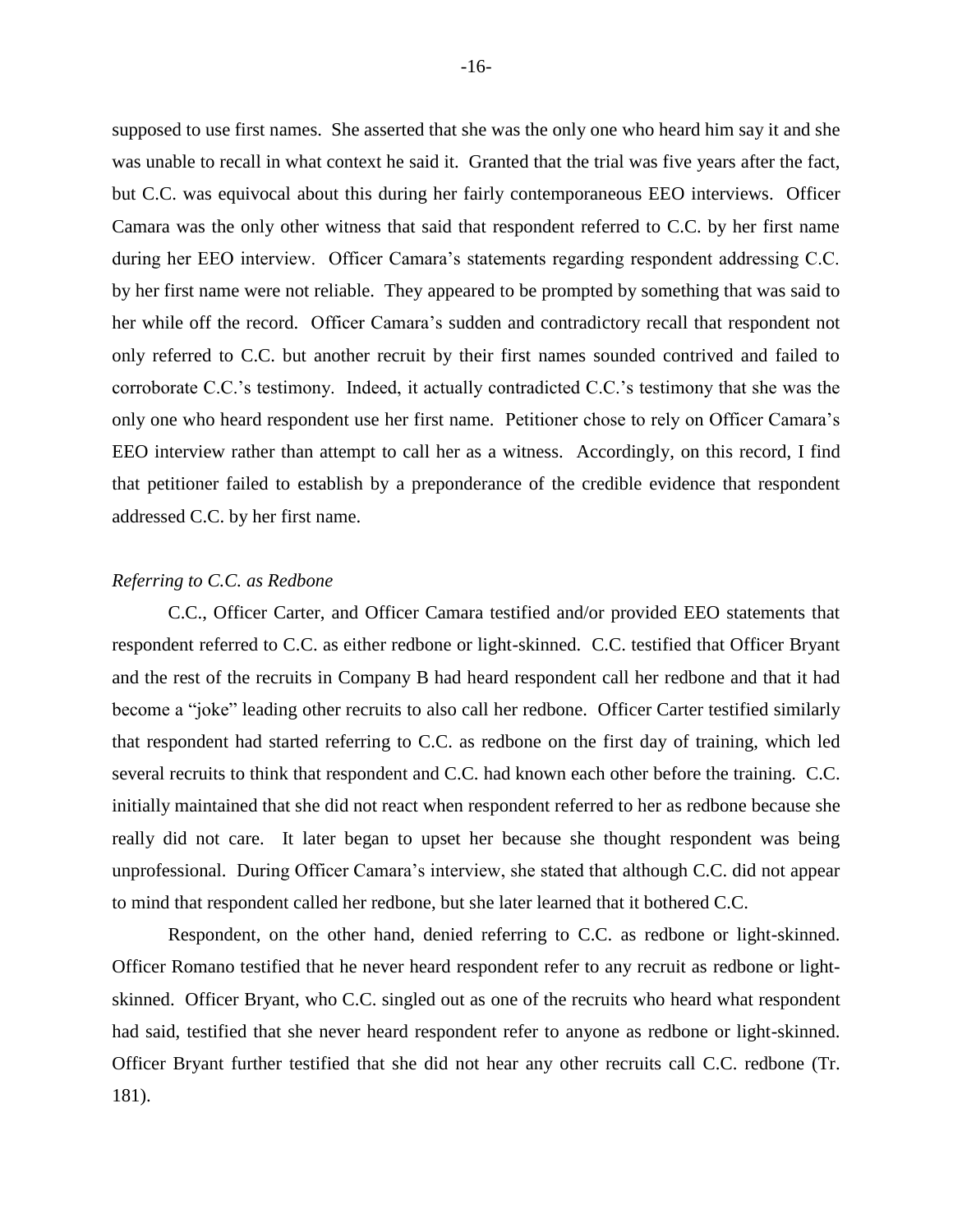C.C.'s credible testimony that respondent referred to her as redbone was corroborated by both Officers Carter and Camara. While I have found Officer Camara's statements to the EEO investigator to be generally unreliable, in this instance Officer Camara volunteered that respondent had called C.C. redbone, without prompting from the investigator during the first portion of her interview before they went off the record. Further, both she and Officer Carter were very specific as to at least one instance when they heard respondent refer to C.C. as redbone. Both officers maintained that after having a conversation with C.C. on the platform in the front of the room, respondent called C.C. redbone. They also testified to other incidents in which respondent used redbone to refer to C.C. but were less specific about when they occurred.

Respondent's adamant denial that he referred to C.C. as redbone was unpersuasive because of his generalized assertion that he had never referred to any recruit by a nickname. Regardless of the Department's fraternization policy, it is likely that respondent as well as the other instructors referred to a recruit from time to time by a nickname. Indeed, Officer Romano admitted that he has heard recruits referred to by nickname as a way of remembering them.

Although I find that respondent did refer to C.C. as redbone, petitioner failed to establish that the use of the term "redbone" constituted harassment. None of the witnesses, including C.C., indicated that the term had a sexual connotation. Indeed, C.C. testified that she did not mind that the class was jokingly calling her that, even though she thought respondent was being unprofessional. Notwithstanding, referring to a recruit as redbone is inappropriate and unprofessional. *See Human Resources Admin. v. Reaves-Cain*, OATH Index No. 1718/07 at 7 (Nov. 14, 2007) (addressing other employees by inappropriate nicknames was discourteous and unprofessional). Accordingly, I find that petitioner established that respondent failed to maintain professional boundaries by referring to C.C. as redbone.

#### *Inappropriate Comments*

To further establish respondent's pattern of behavior to harass C.C., petitioner alleged that respondent made two inappropriate comments. C.C. testified that while she was on the stage talking to respondent, he said, "Don't ever let another man touch you like that or I'll kill you" (Tr. 36). C.C. described respondent as whispering when he said this to her so no one else heard the comment. She maintained that she later told Officers Carter, Camara, and Bryant what respondent had said. Officers Carter and Camara stated, however, that they did not know the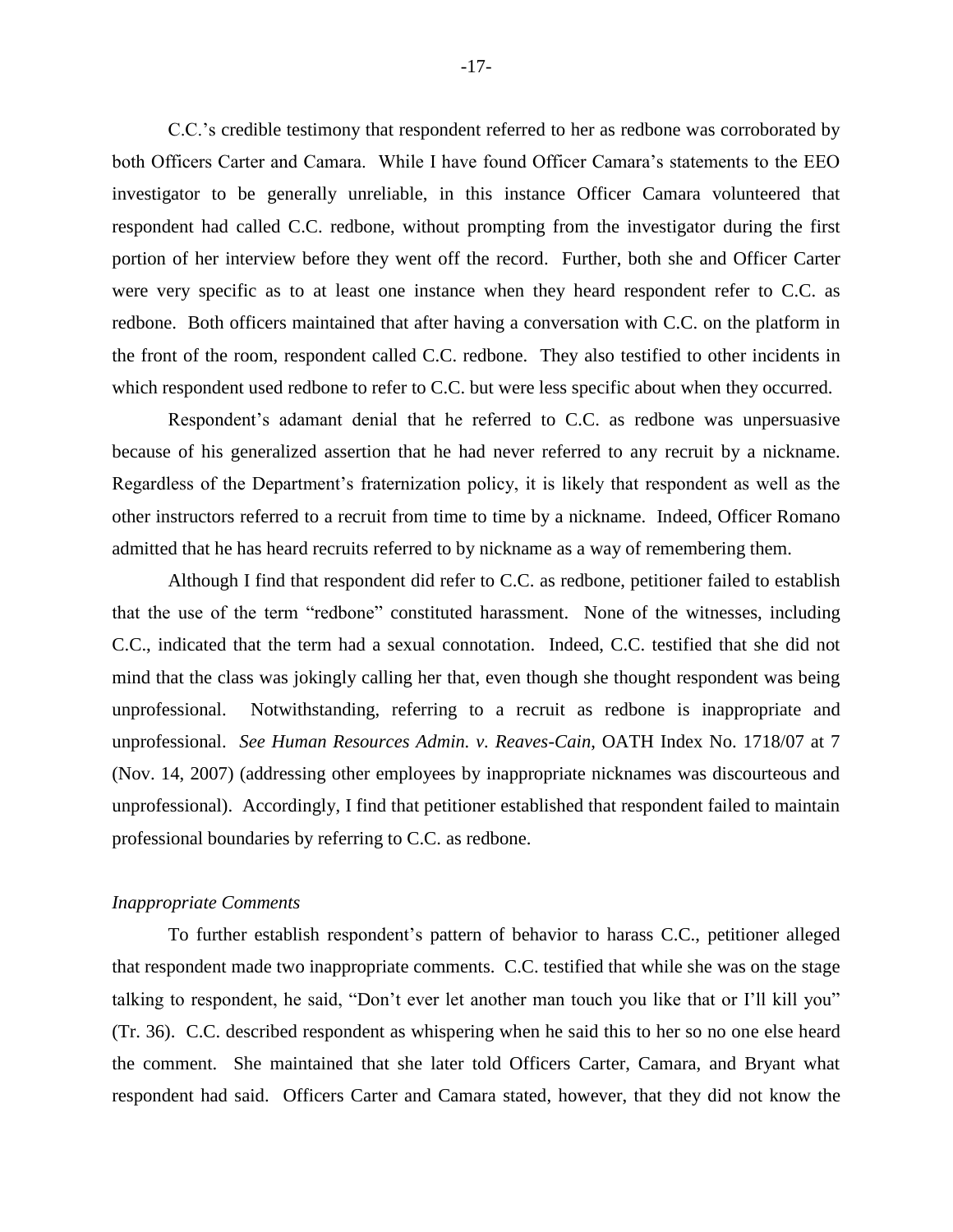content of respondent's and C.C.'s conversation while they were talking in front of the classroom. Consequently, neither Officer Carter nor Officer Camara corroborated C.C.'s testimony that she had told them that respondent had threatened to kill her if she let another man touch her. Similarly, Officer Bryant testified that she never heard respondent make this comment.

C.C. testified that she confided in the two or three recruits with whom she was friendly during the training. The evidence established that C.C. and Officers Carter and Camara had several discussions about respondent's professionalism. Considering the nature of their discussions, if respondent had made such a threatening and inappropriate comment, it is likely that C.C. would have repeated it to them and they would have remembered it. Yet, neither Officer Carter nor Officer Camara even mentioned it. Accordingly, petitioner failed to meet its burden by establishing by a preponderance of the credible evidence that respondent told C.C., "Don't let another man touch you or I'll kill you."

C.C. testified that respondent had made a second inappropriate comment to her while she was shooting on the firing range. According to C.C., respondent approached her from behind and said, "keep shooting like that and you can have my baby" (Tr. 40). Officers Romano, Bryant, and Carter testified that they did not see respondent approach C.C. on the firing line nor did they hear respondent make this comment. Officer Camara did tell EEO that she heard respondent tell C.C. that could be his "baby mama," but this was after the EEO investigator went off and on the record for the fourth time, and was also in response to a specific query from the investigator. Moreover, Officer Camara said she was in the classroom when respondent made that comment, not on the range (Pet. Ex. 8). This was contrary to C.C.'s testimony that no one else heard this comment, which was made on the range. Officer Camara's statement was not reliable, given the circumstances.

Moreover, in C.C.'s written statement and during her second EEO interview, she stated that respondent "whispered" this comment in her ear on the firing range (Pet. Ex. 1: Page 13-15; Pet. Ex. 4). C.C. acknowledged that she was wearing protective earmuffs at the time. According to C.C., the earmuffs muffle the loud sound of a gun but it is still possible to hear the instructors talking to you so she was able to hear respondent make a comment about having his baby (Tr. 42).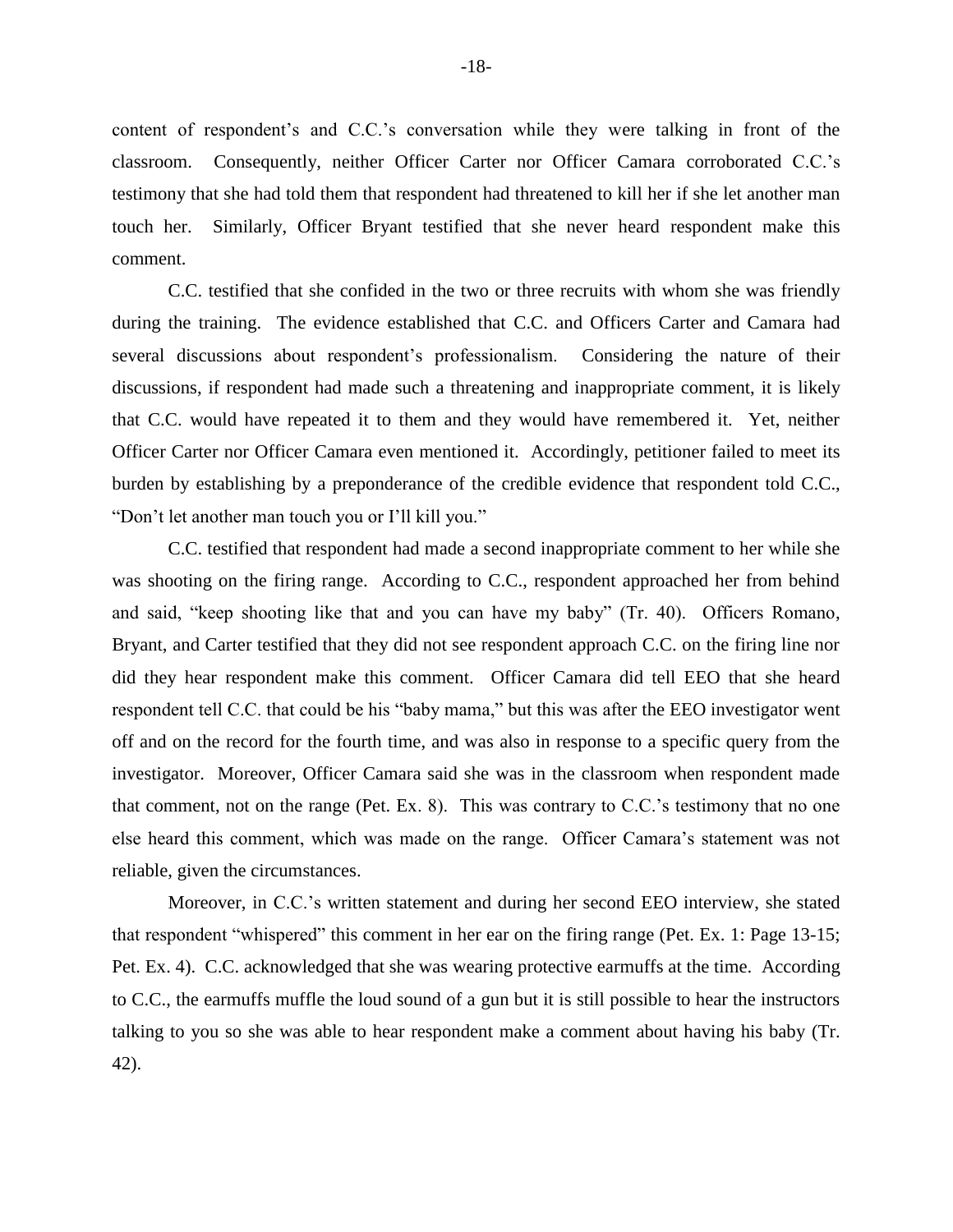C.C. asserted that if someone was standing behind her on the range and talking to her she was able to hear what the person was saying (Tr. 43). C.C. was unsure whether the class was shooting at the time respondent had made his comment (Tr. 95). When asked to describe how loudly respondent was speaking to her, C.C. became defensive and said he was not screaming. It was "like a regular conversation" (Tr. 92). In her opinion, a whisper and a "normal tone of voice" are the same thing (Tr. 95-96). C.C. explained that she had described the volume of his comments as a whisper because he was speaking to her and it was "for [her] ears only" (Tr. 108- 09, 111).

Every witness, including C.C., testified that it is very loud on the range. It is difficult to imagine that C.C. would have been able to hear anything respondent said to her in a "whisper" while wearing earmuffs on the range. C.C. became defensive when asked to discuss the volume of the comment. She attempted to back away from the use of the word "whisper" by characterizing a whisper as the same as a "normal tone of voice." Moreover, even giving C.C. the benefit of the doubt that no one was shooting at the time this comment was made, it does not comport with common sense that respondent would have been able to speak in such a low voice that only C.C. would hear it with the earmuffs on.

It is undisputed that both respondent and C.C., along with everyone else on the range, were wearing earmuffs. Most people when they have earmuffs or headphones on that are designed to muffle sound tend to speak louder because they have trouble gauging how loudly they are speaking. Moreover, C.C.'s contention that the earmuffs are only designed to muffle the sound of a loud gun does not comport with common sense. A gunshot or multiple gunshots in this case are much louder than someone speaking in a normal tone of voice, let alone a whisper. If they muffle the sound of a gunshot, it would also muffle a person's voice. Everyone, other than C.C., testified that it would be necessary to shout, yell or speak loudly in order to be heard with the earmuffs on. The recruits are standing on a line without partitions about an arm's length away from each other. It follows that if respondent spoke loudly enough for C.C. to hear through her earmuffs, the recruits standing on either side of her likely heard it as well.

Respondent denied making this comment and no other witness saw respondent approach C.C. on the range or heard him make this comment. There is no dispute that C.C.'s shooting was borderline during the entire training, making it odd that respondent, a firearms instructor, would be commenting on how well she was doing.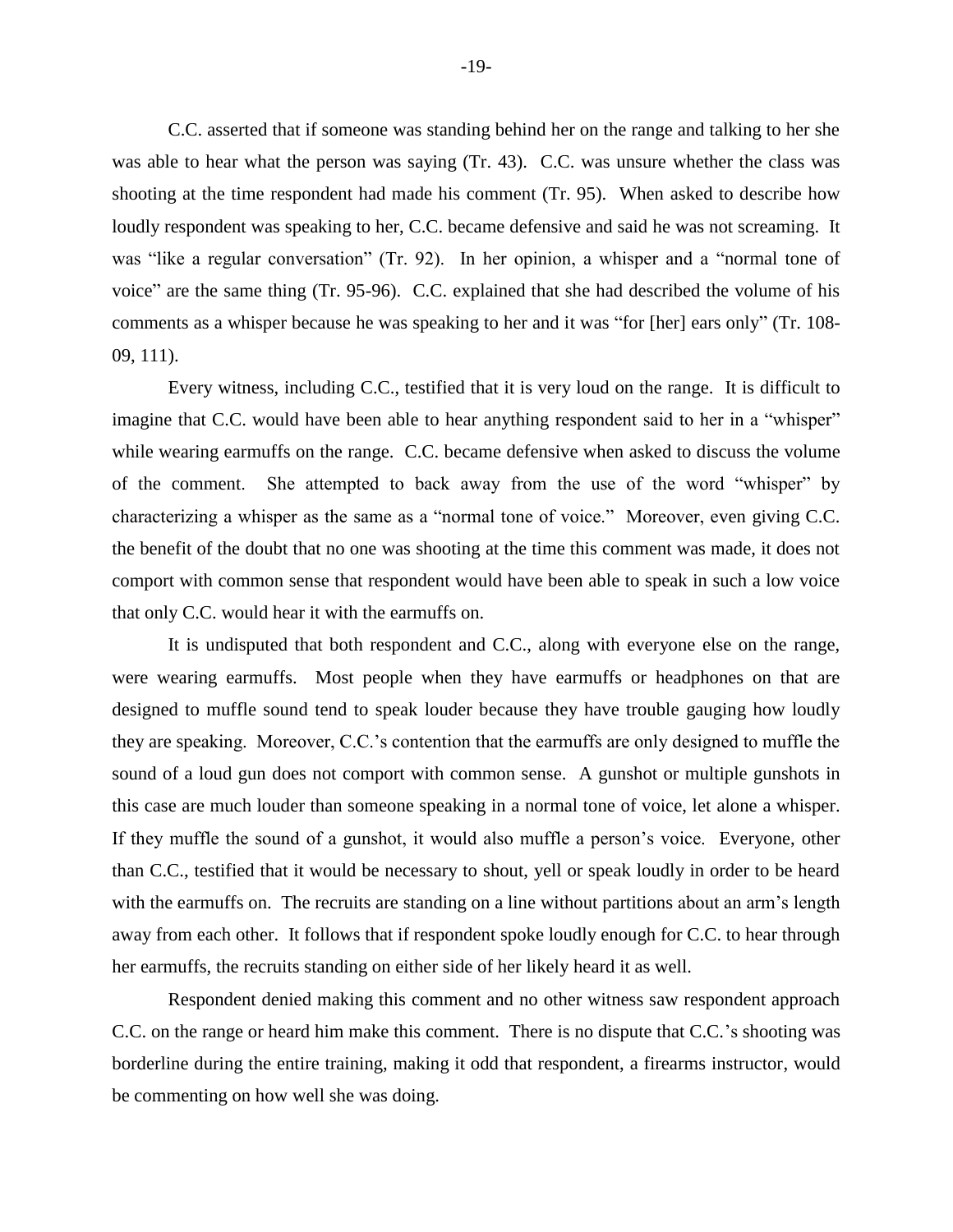C.C. met with Officer Boyd, the company commander, about a week later to complain about respondent and ask that he not be assigned as her instructor when she returned to the range to redo the firearms training. C.C. asserted that Officer Boyd told her that this was typical behavior for respondent and that on a prior occasion respondent had sent a photo of his penis to a female recruit.

During the trial, however, Officer Boyd spoke highly of respondent and testified that he had a very good reputation as a professional and capable instructor. He was shocked by C.C.'s allegations. Although Officer Boyd acknowledged that his memory of the incident was not sharp, I attributed this to the lapse of time and found Officer Boyd's testimony, for the most part, to be credible. I found Officer Boyd's denial that he would say such things about an instructor to a recruit to be far more credible than C.C.'s version of their conversation.

C.C.'s testimony that respondent whispered or said in a normal tone of voice that she could have his babies while they were on the range was not persuasive. Moreover, her testimony regarding her conversation with Officer Boyd was directly contradicted by his credible testimony. Accordingly, petitioner failed to meet its burden of establishing by a preponderance of the credible evidence that respondent told C.C. "Keep shooting like that and you can have my baby."

#### *Shoving Complainant Off of a Stage*

Respondent is charged with "physically pushing or shoving" C.C. off of a stage in front of other recruits. C.C. was not credible as to being shoved off a stage. The testimony of multiple witnesses established that the "stage" was in reality a four-inch platform in the front of the classroom. Respondent denied touching C.C. and Officers Romano and Bryant testified that he never saw respondent push or shove any of the recruits.

In her written statement, C.C. stated that respondent "pulled" her onto the stage but never mentioned that respondent pushed or shoved her off the stage (Pet. Ex. 1: Pages 13-15). It was only during her first EEO interview that C.C. stated that respondent called her onto the stage, said something inappropriate and "pushed" her like "he was playing" (Pet. Ex. 2). When asked to clarify whether respondent physically touched her, C.C. said that respondent "pushed me off the stage" but clarified "not hard, like playing" (Pet. Ex. 2).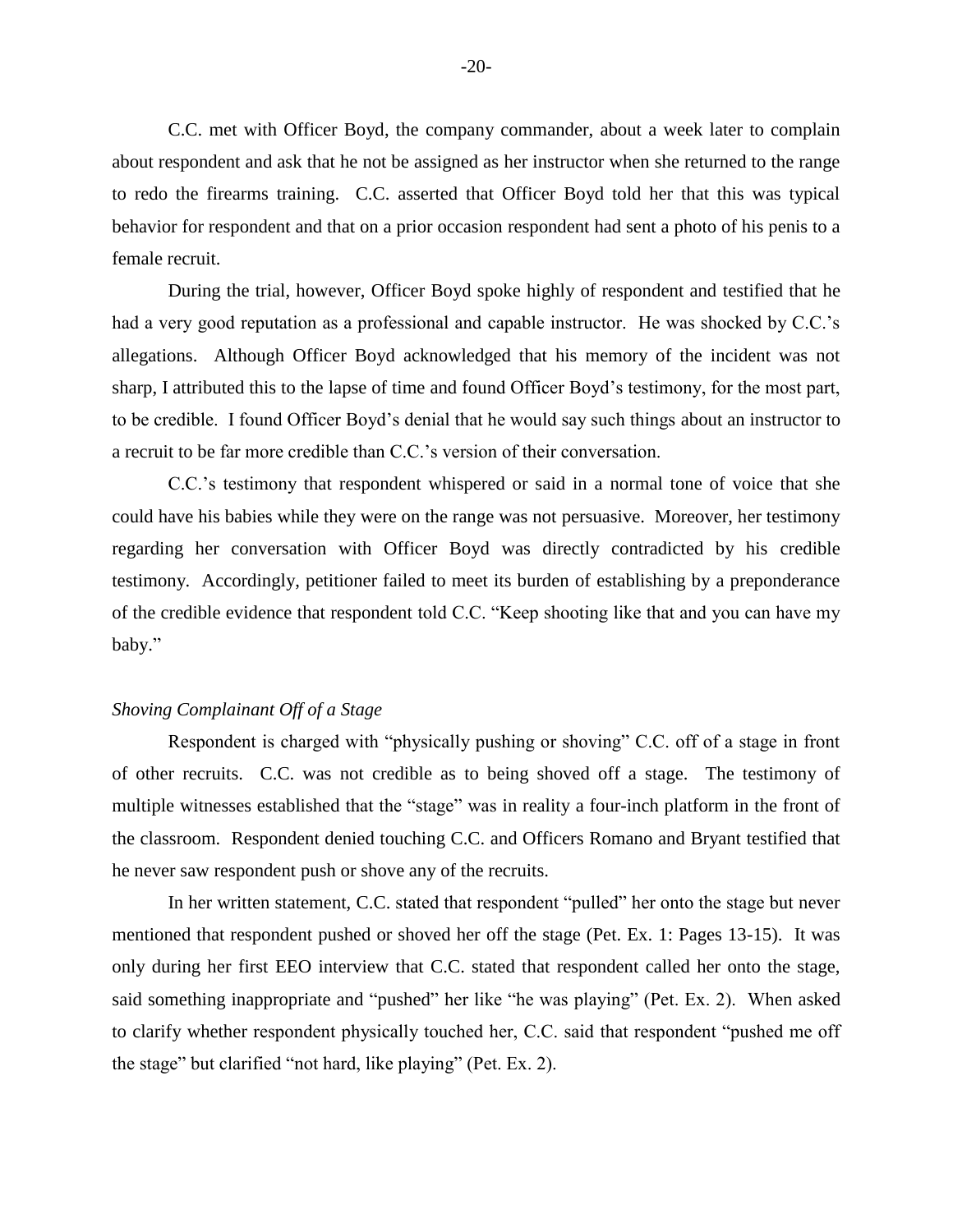During her second EEO interview, C.C. said that respondent "pulled" her onto the stage, made the inappropriate comment, and then "shoved" her off of the stage (Pet. Ex. 4). As before, C.C. stated that Officers Carter and Bryant saw respondent push her off the stage (Pet. Ex. 4). At trial, C.C. testified that while the class was filing into the classroom, respondent called her over to speak with him but she could not recall if he touched her or "pulled" her onto the stage (Tr. 35). C.C. further testified that after he made an inappropriate comment, respondent "pushed" or gave her "a little shove" for her to return to her seat (Tr. 36). She testified that respondent did not "forcefully push her" and that it was more like "I'm done with you. Now go sit down" (Tr. 37).

C.C. also said that Officers Carter, Camara, and Bryant saw respondent push her off the stage during her first and second EEO interviews. However, that evidence was contradictory. During Officer Carter's EEO interview, Officer Carter told the investigator that she observed respondent push C.C. off of the stage and say, "get out of here, redbone" (Pet. Ex. 5). Officer Carter similarly testified at trial that she saw respondent push C.C. "like get out of here" (Tr. 117). Officer Camara indicated during her EEO interview, that she had observed respondent and C.C. on the stage. Officer Camara stated "I don't know if it was a shove, but it was just like a, like go ahead, kinda" (Pet. Ex. 8). Both Officers Carter and Camara tried to downplay what was initially described as a shove and provided varying descriptions for what they saw.

In contrast, respondent adamantly denied pushing or shoving C.C. Officer Romano testified that they did not see respondent push C.C. Officer Bryant, who the others referred to as being present when all of this took place, credibly testified that she did not see respondent touch C.C. (Tr. 181).

Petitioner failed to meet its burden in establishing the charge that respondent pushed or shoved C.C. off of a stage. It is undisputed that the stage was a little platform. Moreover, it is unclear whether respondent touched C.C. and if he did it was nothing more than incidental contact. However petitioner's witnesses chose to describe what happened, there was no evidence that C.C. was pushed or shoved "off" of a stage or platform. Accordingly, this charge should be dismissed.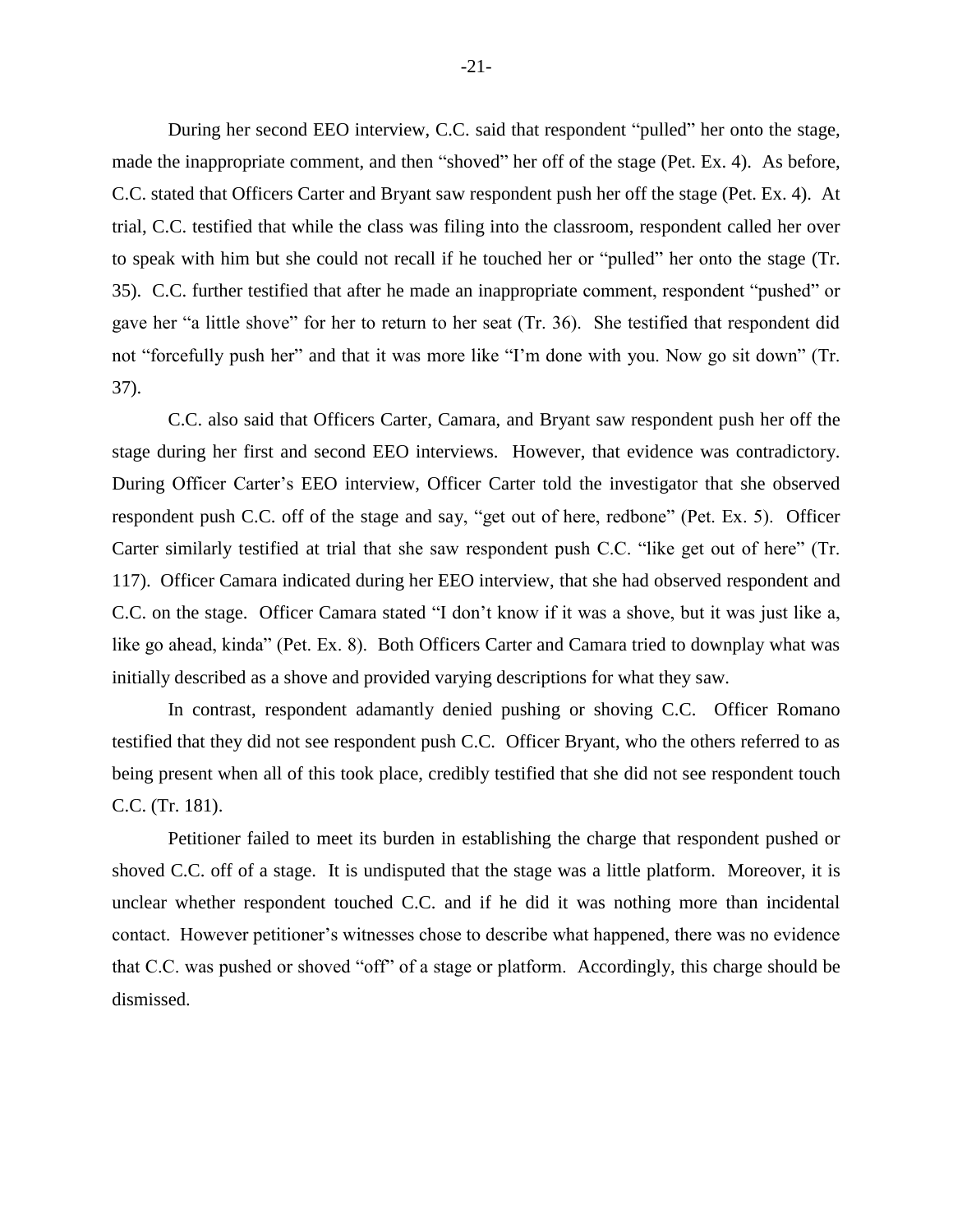# *Suppressing Complainant's Report*

Respondent was charged with suppressing C.C.'s report regarding him violating Departmental policies (ALJ Ex. 1). The report that the charges refer to is a critique of the firearms training, which the recruits fill out anonymously to provide feedback on the training.

C.C. stated in her written statement that she filled out the anonymous questionnaire at the end of the firearms training and mentioned that one of the instructors made inappropriate comments towards her. She never mentioned respondent's name (Pet. Ex. 1: Page 13). Patricia LeGoff, Assistant Commissioner for EEO at the time, subsequently requested the anonymous questionnaires completed by the recruits on February 1, 2013, from the Academy (Pet. Ex. 1: Page 17). Eighteen critiques were forwarded to Assistant Commissioner LeGoff, none of which was the one described by C.C. (Pet. Ex. 1: Pages 19-54).

The Department concluded that respondent must have destroyed the report. C.C. did not testify during the trial about the critique that she had filled out. Respondent, however, was asked a number of questions by the Department during trial regarding who collected the critiques from the recruits. Respondent denied collecting the critiques after they were filled out. Respondent consistently testified that the A Officer generally hands them out and collects them from the recruits (Tr. 235, 268). The recruits are not required to fill them out and respondent testified that he does not count them when they are submitted so he would not know if everyone filled one out (Tr. 236).

Respondent's statements during his EEO interview regarding the critique was similar, with the exception of acknowledging that either the "A" or "B" Officer would hand out and collect the questionnaires. Respondent stated that he could not recall if he or Officer Romano had collected the questionnaires. He further stated that he did not know if C.C. filled one out because he was instructed not to read, review or copy them (Pet. Ex. 3).

The Department charged respondent with suppressing C.C.'s critique, but failed to establish that she filled one out, that respondent collected them or had access to them, and that respondent having read all of the critiques, determined that C.C.'s comment about an unnamed training officer pertained to him, and then destroyed C.C.'s critique. There is no evidence that respondent actually touched the critiques, let alone that he suppressed C.C.'s critique.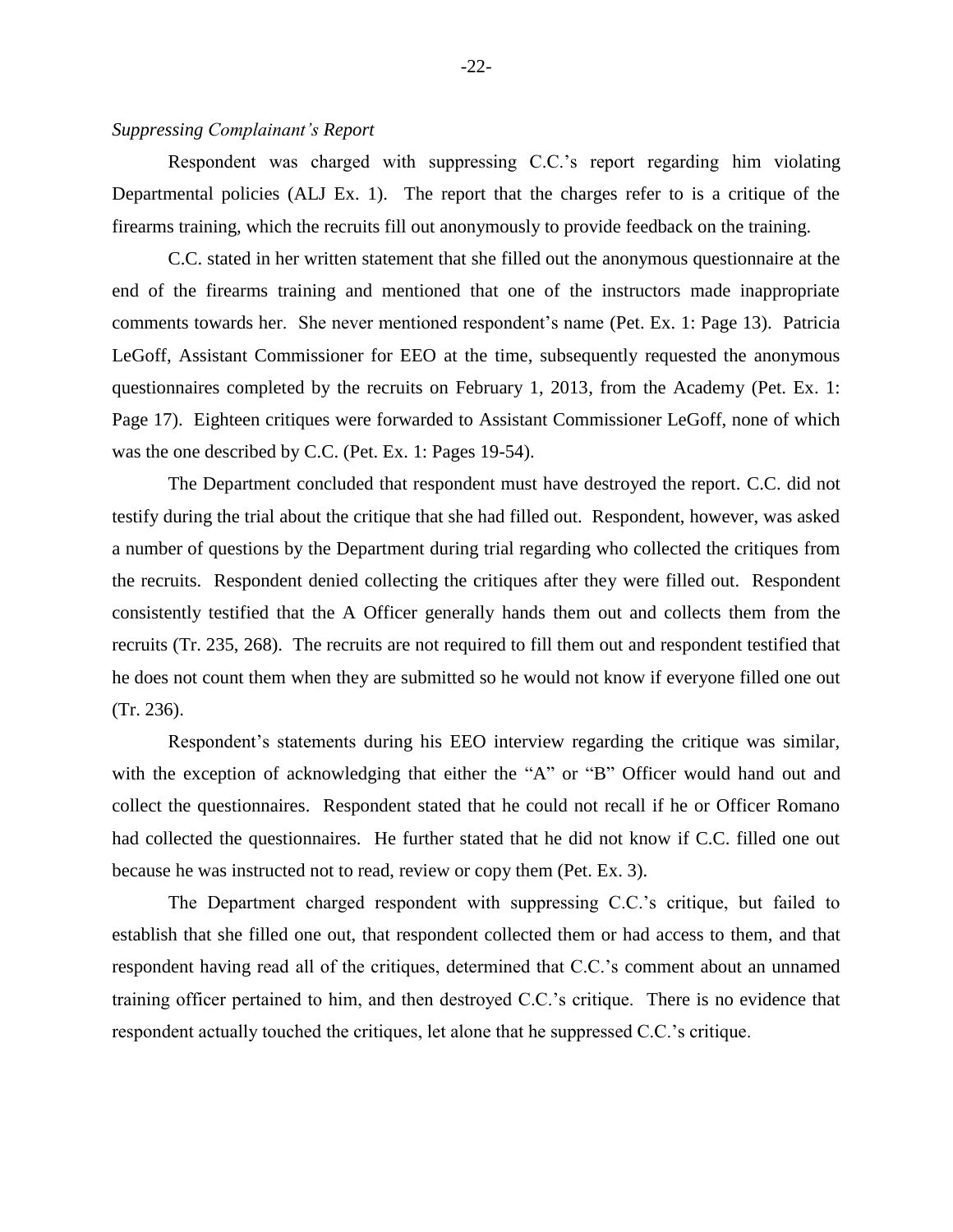#### **FINDINGS AND CONCLUSIONS**

- 1. Petitioner failed to meet its burden by establishing by a preponderance of the credible evidence that respondent addressed the complainant by her first name.
- 2. Petitioner established that respondent failed to maintain professional boundaries by referring to the complainant as redbone.
- 3. Petitioner failed to meet its burden by establishing by a preponderance of the credible evidence that respondent made two inappropriate sexual comments to the complainant.
- 4. Petitioner failed to meet its burden by establishing by a preponderance of the credible evidence that respondent pushed or shoved the complainant off of a stage.
- 5. Petitioner failed to meet its burden by establishing by a preponderance of the credible evidence that respondent suppressed the complainant's report alleging that respondent violated Departmental policies.

#### **RECOMMENDATION**

Upon making the above findings and conclusions, I obtained and reviewed an abstract of respondent's personnel record provided to me by petitioner. Respondent was appointed as a correction officer January 2005. During that time he received four awards. On August 27, 2007, respondent was awarded a certificate of achievement. In 2007, respondent was given the Top Gun Award/Pistol Team. Respondent received a letter of appreciation on July 19, 2013, and was named employee of the month in September 2013.

During his tenure with the Department, respondent has been disciplined twice. In 2006, respondent forfeited 30 vacation days for a use of force that occurred on November 13, 2006. In 2008, respondent forfeited 45 vacation days for a use of force on April 9, 2008 and a failure to anticipate a use of force on October 19, 2008.

The Department asserted that if all of the charges were sustained, respondent should be terminated from his position as a correction officer. The Department, however, failed to meet its burden on most of the charges, including that respondent engaged in a pattern of harassment.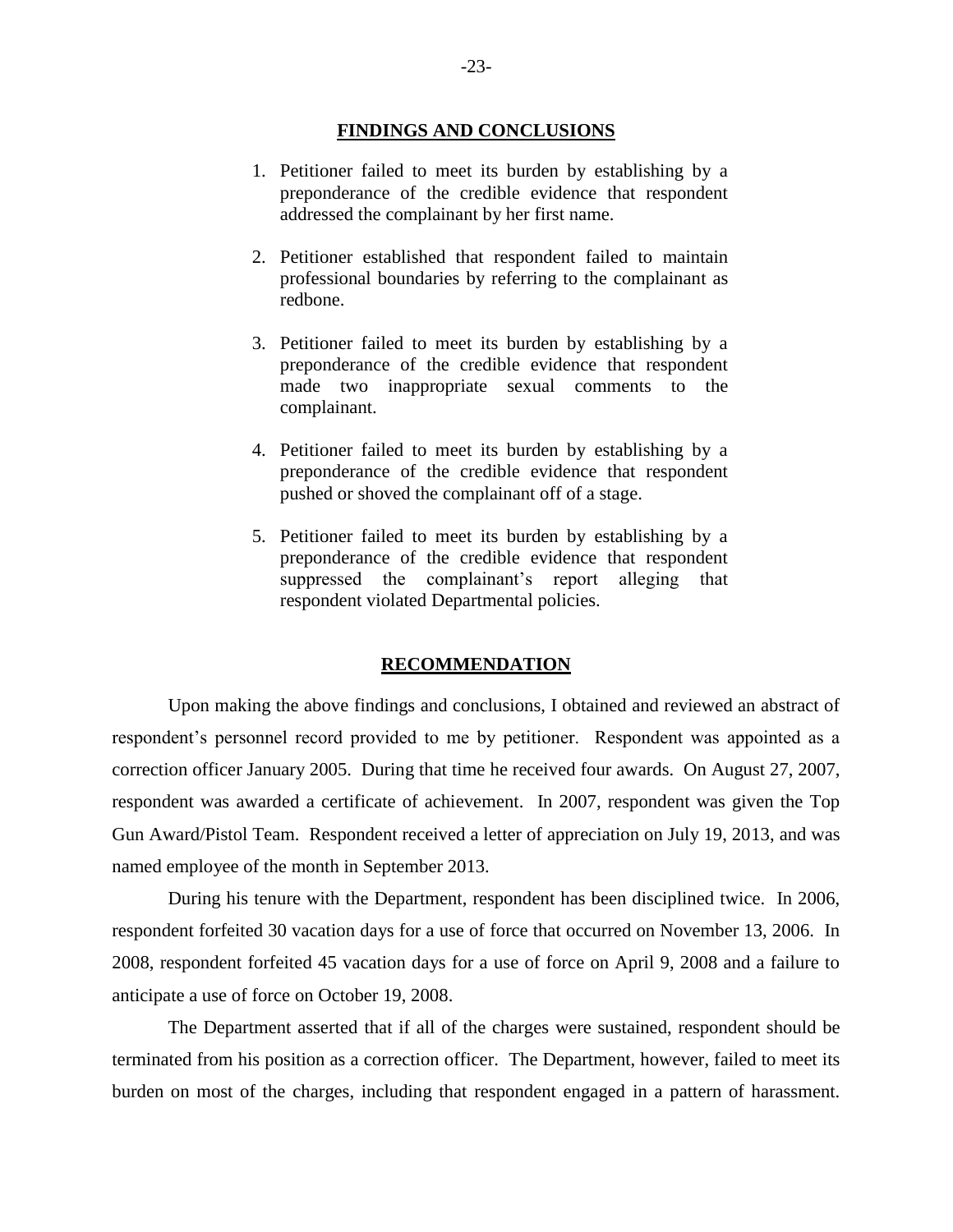Instead, respondent was found to have failed to maintain professional boundaries by referring to C.C. as redbone.

Respondent has two significant disciplinary penalties on his record. He lost 30 days of vacation in 2006 and 45 days of vacation in 2008. Both of these penalties were imposed for charges relating to excessive use of force. Although respondent's prior penalties were substantial, it would be inappropriate to impose progressive discipline in this instance. The theory behind progressive discipline is to modify poor employee conduct by increasing penalties for repeated instances of the same or similar misconduct. *Health & Hospitals Corp. (Kings County Hospital Center) v. Myers*, OATH Index No. 1487/09 at 8 (Jan. 26, 2009) *citing Police Dep't v. Schaefer & McGrath*, OATH Index Nos. 1114 and 1169/99 (July 2, 1999), *aff'd*, 281 A.D.2d 163 ( $1<sup>st</sup>$  Dep't 2001). The sustained charge in the present case, however, is for a failure to maintain professional boundaries by referring to a recruit redbone and is dissimilar to excessive use of force. Respondent has no prior history involving a failure to maintain such boundaries and is a 13-year employee.

The proven charge is relatively minor. Respondent, however, repeatedly referred to C.C. as redbone, which led other recruits in her class to refer to her similarly. Moreover, his repeated use of the term possibly undermined her standing amongst her colleagues because it led them to believe that she had a prior relationship with respondent. Accordingly, I recommend that respondent be suspended without pay for 5 days.

> Kara J. Miller Administrative Law Judge

April 27, 2018

SUBMITTED TO:

**CYNTHIA BRANN** *Commissioner*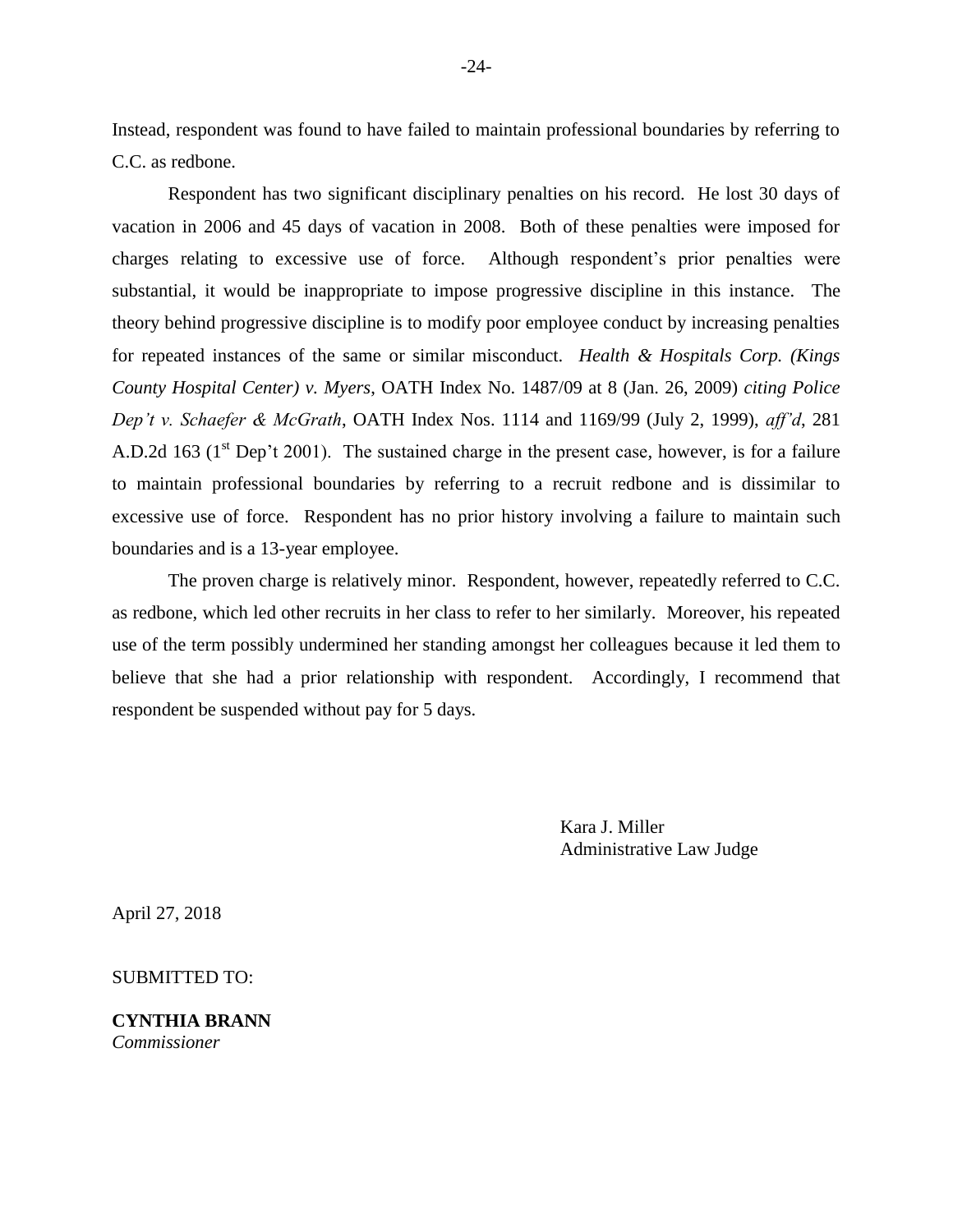APPEARANCES:

**PRECIOUS BONAPARTE, ESQ. JENNIFER OPPONG, ESQ.** *Attorneys for Petitioner*

**KOEHLER & ISAACS, LLP** *Attorneys for Respondent* **BY: DAVID KIRSCH, ESQ.**